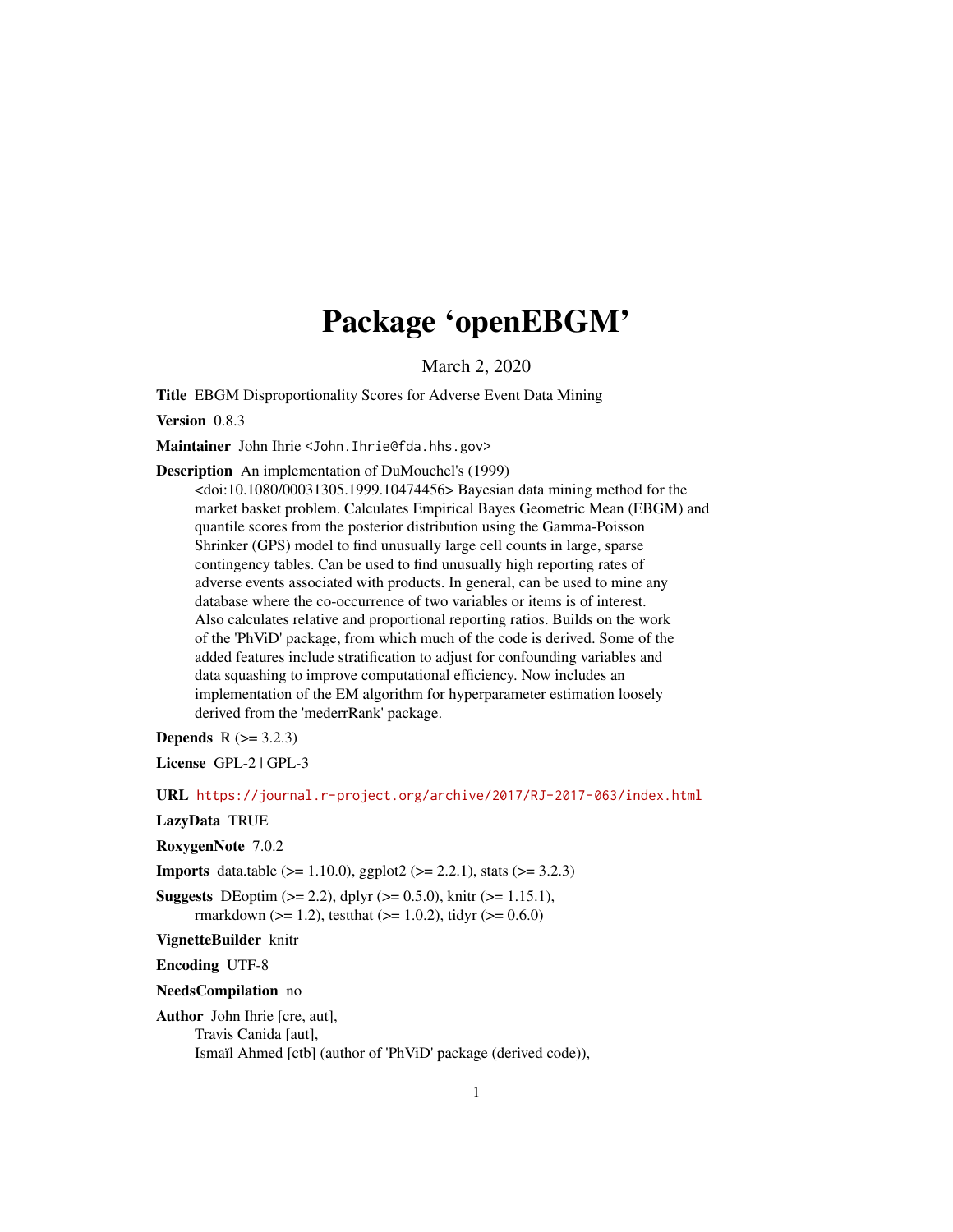# <span id="page-1-0"></span>2 autoHyper

Antoine Poncet [ctb] (author of 'PhViD'), Sergio Venturini [ctb] (author of 'mederrRank' package (derived code)), Jessica Myers [ctb] (author of 'mederrRank')

# Repository CRAN

Date/Publication 2020-03-02 20:20:02 UTC

# R topics documented:

|       |                 | 2      |
|-------|-----------------|--------|
|       |                 | 5      |
|       |                 | 6      |
|       |                 | $\tau$ |
|       | ebgm            | 8      |
|       |                 | -9     |
|       | $exploreHypers$ | - 11   |
|       |                 |        |
|       |                 |        |
|       |                 | -17    |
|       |                 |        |
|       |                 |        |
|       |                 |        |
|       |                 |        |
|       |                 |        |
|       |                 |        |
|       |                 |        |
|       |                 |        |
|       |                 |        |
|       |                 |        |
| Index |                 | 33     |

<span id="page-1-1"></span>autoHyper *Semi-automated hyperparameter estimation*

# Description

autoHyper finds a single hyperparameter estimate using an algorithm that evaluates results from multiple starting points (see [exploreHypers](#page-10-1)). The algorithm verifies that the optimization converges within the bounds of the parameter space and that the chosen estimate (smallest negative log-likelihood) is similar to at least one (see min\_conv argument) of the other convergent solutions.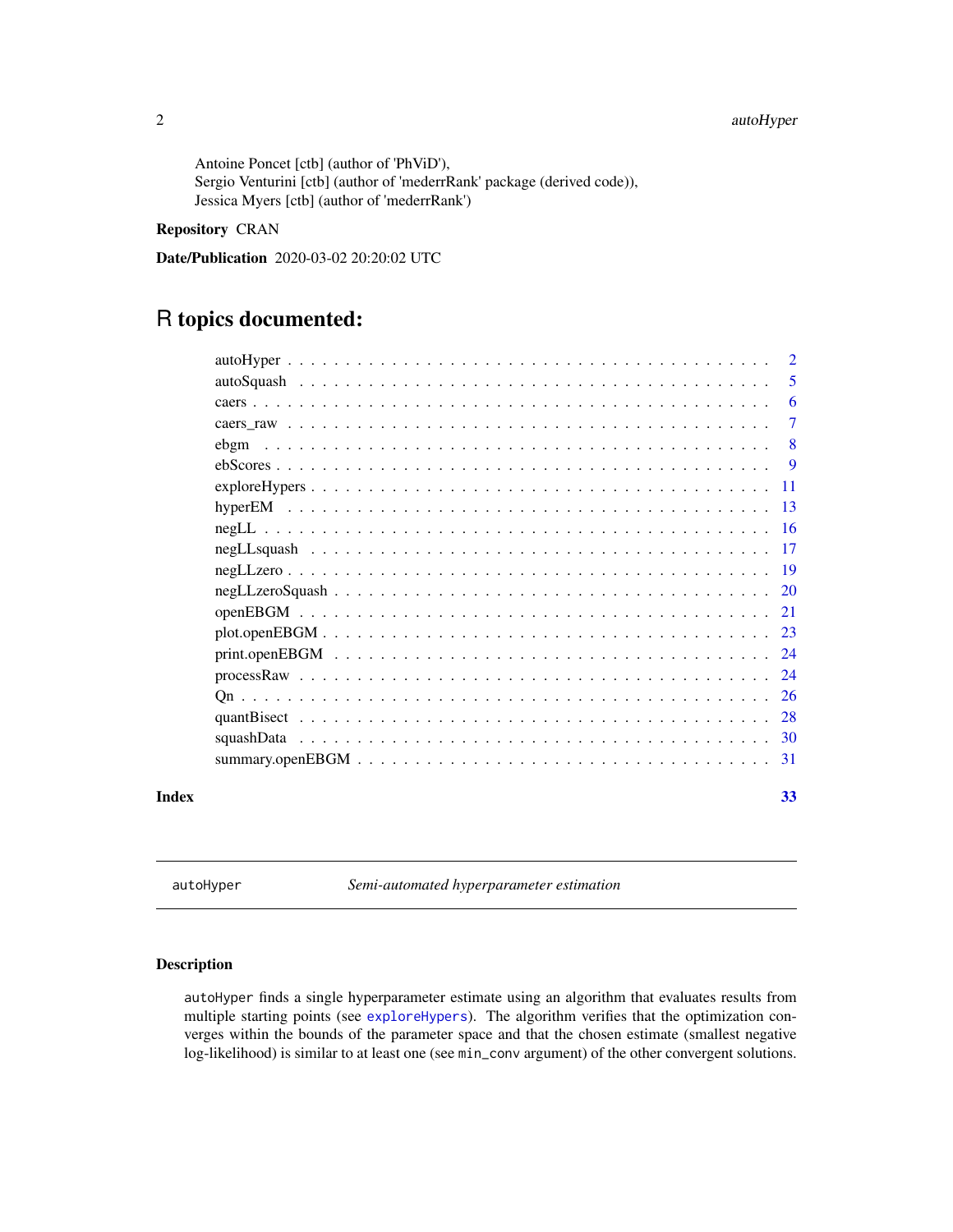# <span id="page-2-0"></span>autoHyper 3

# Usage

```
autoHyper(
  data,
  theta_init,
  squashed = TRUE,
  zeroes = FALSE,
  N_{\text{1}}star = 1,
  tol = c(0.05, 0.05, 0.2, 0.2, 0.025),
  min\_conv = 1,
  param_limit = 100,
  max_pts = 20000,conf_ints = FALSE,
  conf_level = c("95", "80", "90", "99")
\mathcal{L}
```
# Arguments

| data        | A data frame from process Raw containing columns named $N$ , $E$ , and (if squashed)<br>weight.                                                                                                                                                                           |
|-------------|---------------------------------------------------------------------------------------------------------------------------------------------------------------------------------------------------------------------------------------------------------------------------|
| theta_init  | A data frame of initial hyperparameter guesses with columns ordered as: $\alpha_1, \beta_1, \alpha_2, \beta_2, P$ .                                                                                                                                                       |
| squashed    | A scalar logical (TRUE or FALSE) indicating whether or not data squashing was<br>used.                                                                                                                                                                                    |
| zeroes      | A scalar logical specifying if zero counts are included.                                                                                                                                                                                                                  |
| N_star      | A positive scalar whole number value for the minimum count size to be used for<br>hyperparameter estimation. If zeroes are used, set N_star to NULL.                                                                                                                      |
| tol         | A numeric vector of tolerances for determining how close the chosen estimate<br>must be to at least min_conv convergent solutions. Order is $\alpha_1$ , $\beta_1$ , $\alpha_2$ , $\beta_2$ , P.                                                                          |
| min_conv    | A scalar positive whole number for defining the minimum number of convergent<br>solutions that must be close to the convergent solution with the smallest negative<br>log-likelihood. Must be at least one and at most one less than the number of rows<br>in theta_init. |
| param_limit | A scalar numeric value for the largest acceptable value for the $\alpha$ and $\beta$ estimates.<br>Used to help protect against unreasonable/erroneous estimates.                                                                                                         |
| max_pts     | A scalar whole number for the largest number of data points allowed. Used to<br>help prevent extremely long run times.                                                                                                                                                    |
| conf_ints   | A scalar logical indicating if confidence intervals and standard errors should be<br>returned.                                                                                                                                                                            |
| conf_level  | A scalar string for the confidence level used if confidence intervals are requested.                                                                                                                                                                                      |

# Details

The algorithm first attempts to find a consistently convergent solution using [nlminb](#page-0-0). If it fails, it will next try [nlm](#page-0-0). If it still fails, it will try [optim](#page-0-0) (*method = "BFGS"*). If all three approaches fail, the function returns an error message.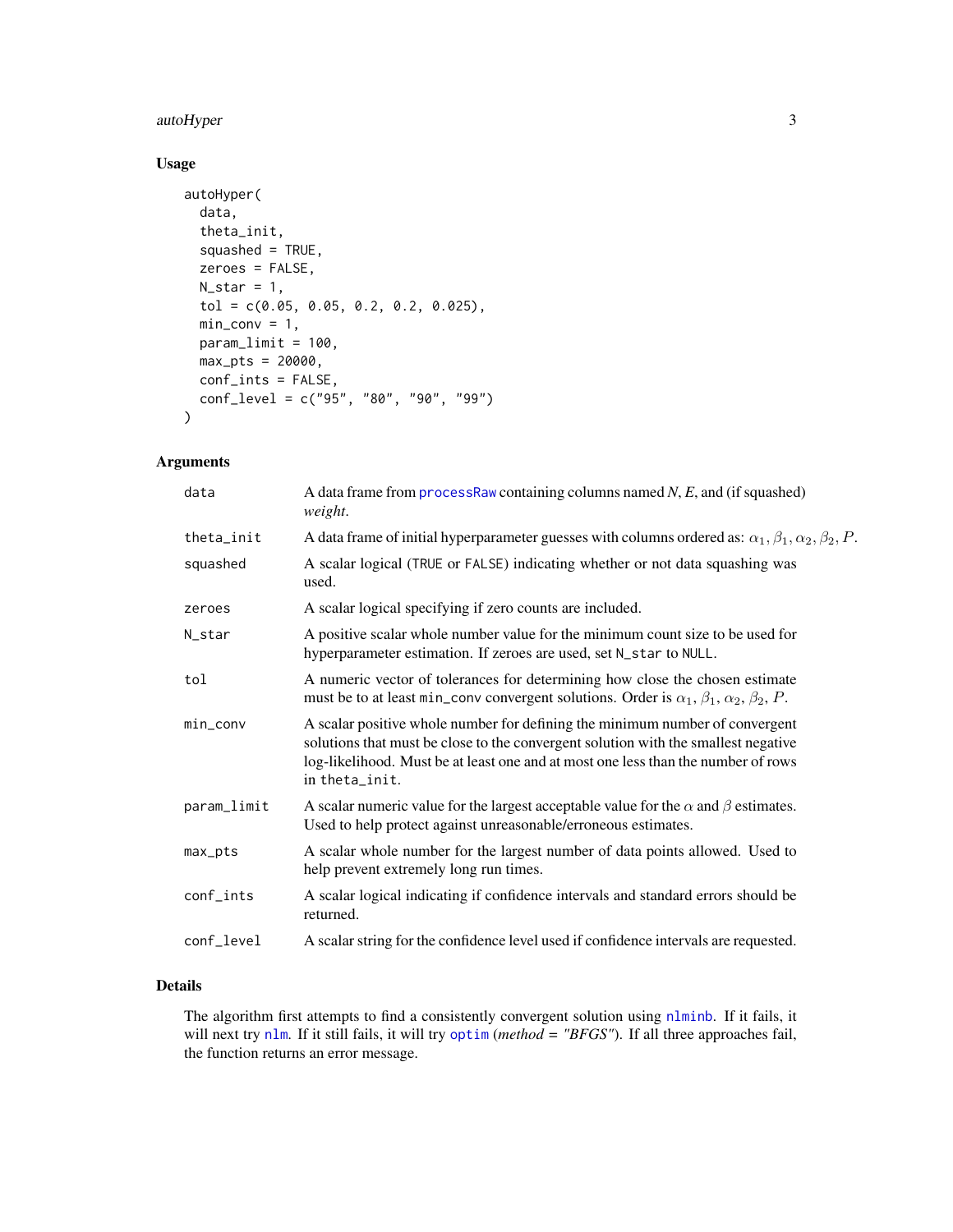<span id="page-3-0"></span>Since this function runs multiple optimization procedures, it is best to start with 5 or less initial starting points (rows in theta\_init). If the function runs in a reasonable amount of time, this number can be increased.

This function should not be used with very large data sets since each optimization call will take a long time. [squashData](#page-29-1) can be used first to reduce the size of the data.

It is recommended to use N\_star = 1 when practical. Data squashing (see [squashData](#page-29-1)) can be used to further reduce the number of data points.

Asymptotic normal confidence intervals, if requested, use standard errors calculated from the observed Fisher information matrix as discussed in DuMouchel (1999).

#### Value

A list containing the following elements:

- *method*: A scalar character string for the method used to find the hyperparameter estimate (possibilities are "nlminb", "nlm", and "bfgs").
- *estimates*: A named numeric vector of length 5 for the hyperparameter estimate corresponding to the smallest log-likelihood.
- *conf int*: A data frame including the standard errors and confidence limits. Only included if conf\_ints = TRUE.
- *num\_close*: A scalar integer for the number of other convergent solutions that were close (within tolerance) to the chosen estimate.
- *theta\_hats*: A data frame for the estimates corresponding to the initial starting points defined by theta\_init. See [exploreHypers](#page-10-1).

#### References

DuMouchel W (1999). "Bayesian Data Mining in Large Frequency Tables, With an Application to the FDA Spontaneous Reporting System." *The American Statistician*, 53(3), 177-190.

#### See Also

[nlminb](#page-0-0), [nlm](#page-0-0), and [optim](#page-0-0) for optimization details

[squashData](#page-29-1) for data preparation

Other hyperparameter estimation functions: [exploreHypers\(](#page-10-1)), [hyperEM\(](#page-12-1))

#### Examples

```
#Start with 2 or more guesses
theta_init <- data.frame(
 alpha1 = c(0.2, 0.1),
 beta1 = c(0.1, 0.1),alpha2 = c(2, 10),beta2 = c(4, 10),
 p = c(1/3, 0.2))
data(caers)
proc <- processRaw(caers)
```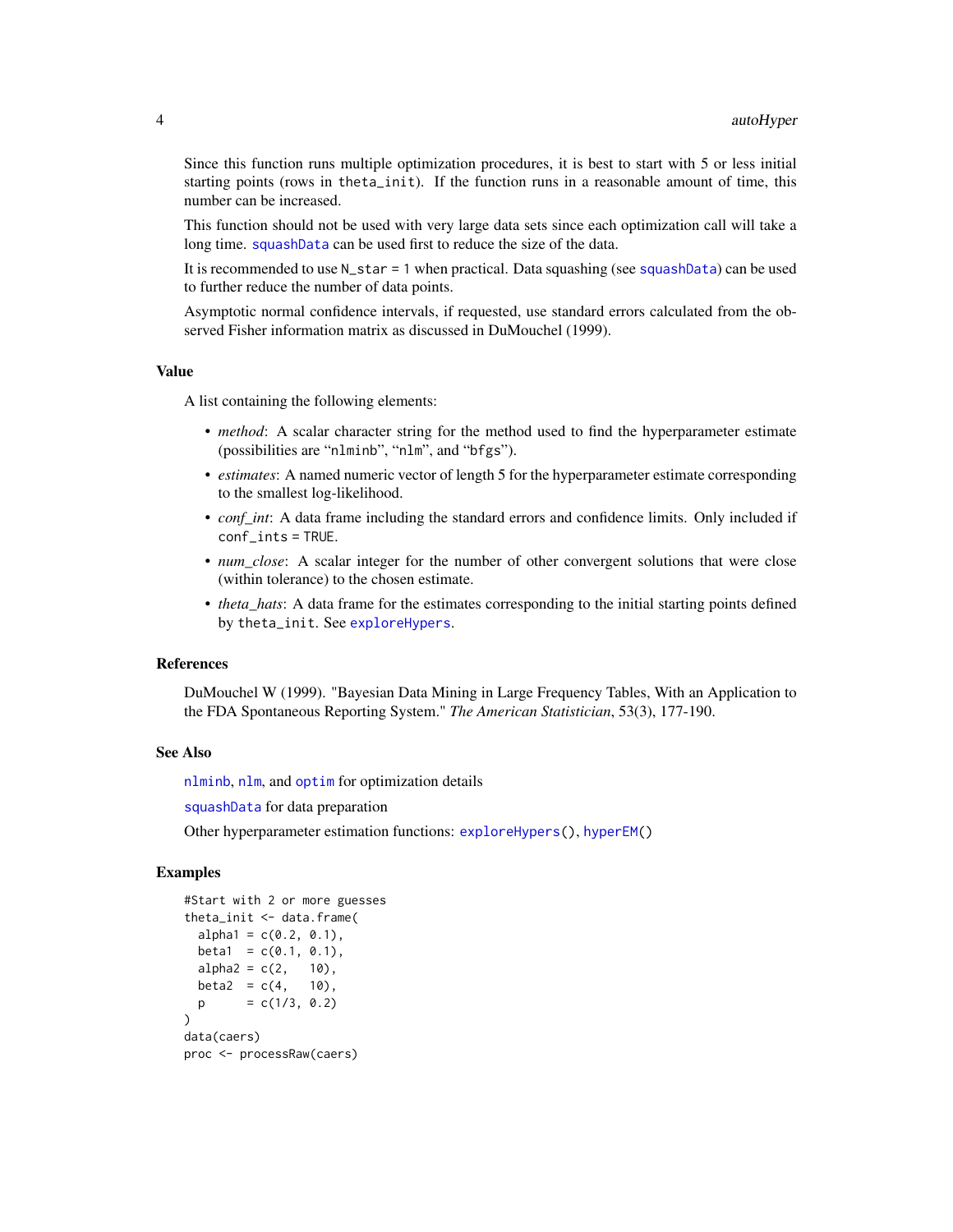# <span id="page-4-0"></span>autoSquash 5

```
squashed <- squashData(proc, bin_size = 100, keep_pts = 100)
squashed <- squashData(squashed, count = 2, bin_size = 10, keep_pts = 20)
suppressWarnings(
 autoHyper(squashed, theta_init = theta_init)
\mathcal{L}
```
<span id="page-4-1"></span>

#### autoSquash *Automated data squashing*

### Description

autoSquash squashes data by calling [squashData](#page-29-1) once for each count (*N*), removing the need to repeatedly squash the same data set.

# Usage

```
autoSquash(
  data,
  keep_pts = c(100, 75, 50, 25),
  cut_offs = c(500, 1000, 10000, 1e+05, 5e+05, 1e+06, 5e+06),
  num_super_pts = c(50, 75, 150, 500, 750, 1000, 2000, 5000)
)
```
# Arguments

| data          | A data frame (typically from $processRaw$ ) containing columns named $N$ , $E$ , and<br>(possibly) weight. Can contain additional columns, which will be ignored.                               |
|---------------|-------------------------------------------------------------------------------------------------------------------------------------------------------------------------------------------------|
| keep_pts      | A vector of whole numbers for the number of points to leave unsquashed for<br>each count $(N)$ . See the 'Details' section.                                                                     |
| cut_offs      | A vector of whole numbers for the cutoff values of unsquashed data used to<br>determine how many "super points" to end up with after squashing each count<br>$(N)$ . See the 'Details' section. |
| num_super_pts | A vector of whole numbers for the number of "super points" to end up with after<br>squashing each count $(N)$ . Length must be 1 more than length of cut_offs. See<br>the 'Details' section.    |

### Details

See [squashData](#page-29-1) for details on squashing a given count (*N*).

The elements in keep\_pts determine how many points are left unsquashed for each count (*N*). The first element in keep\_pts is used for the smallest *N* (usually 1). Each successive element is used for each successive *N*. Once the last element is reached, it is used for all other *N*.

For counts that are squashed, cut\_offs and num\_super\_pts determine how the points are squashed. For instance, by default, if a given *N* contains less than 500 points to be squashed, then those points are squashed to 50 "super points".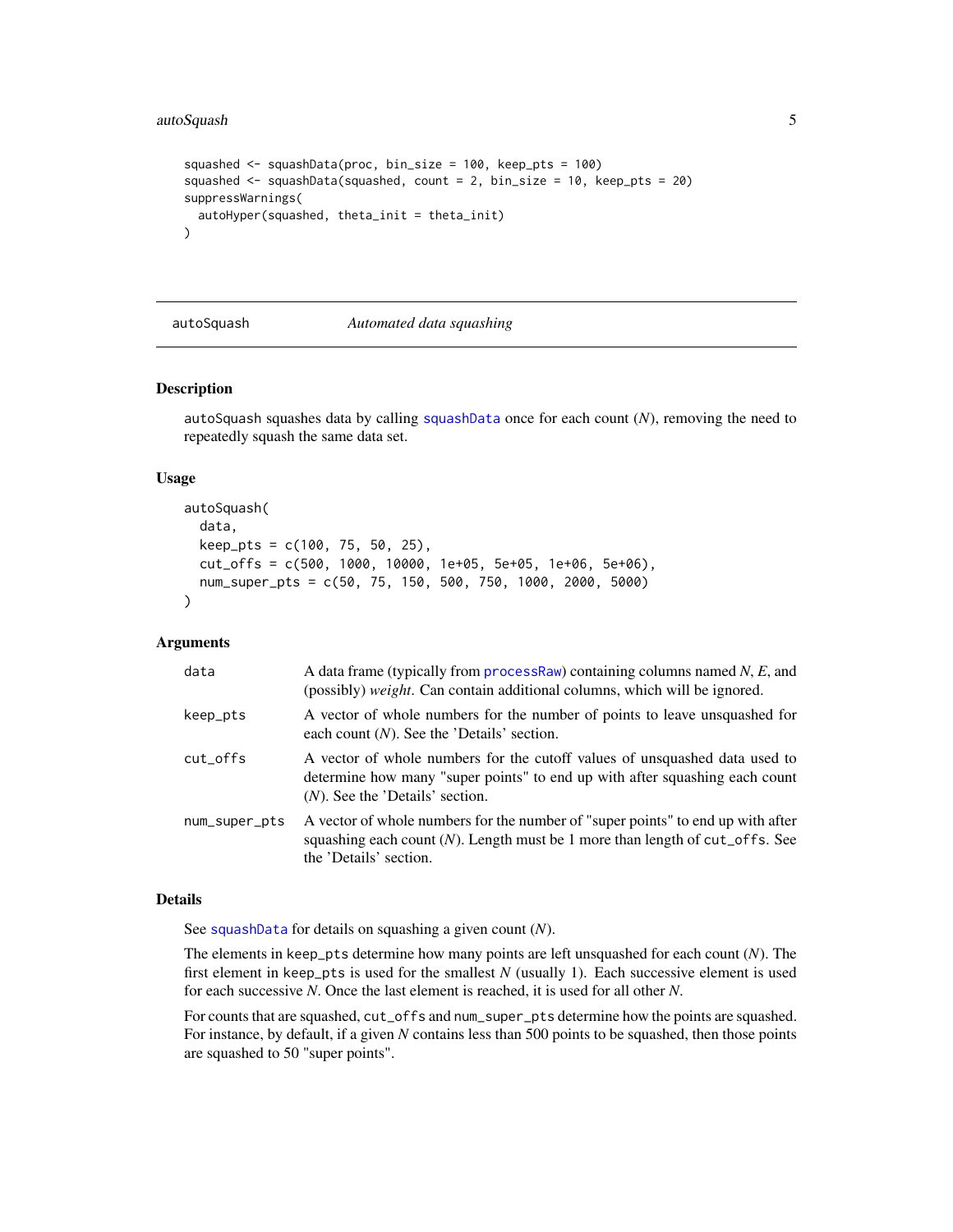#### <span id="page-5-0"></span>Value

A data frame with column names *N*, *E*, and *weight* containing the reduced data set.

#### References

DuMouchel W, Pregibon D (2001). "Empirical Bayes Screening for Multi-item Associations." In *Proceedings of the Seventh ACM SIGKDD International Conference on Knowledge Discovery and Data Mining*, KDD '01, pp. 67-76. ACM, New York, NY, USA. ISBN 1-58113-391-X.

#### See Also

[processRaw](#page-23-1) for data preparation and [squashData](#page-29-1) for squashing individual counts

#### Examples

```
data(caers)
proc <- processRaw(caers)
table(proc$N)
squash1 <- autoSquash(proc)
ftable(squash1[, c("N", "weight")])
squash2 <- autoSquash(proc, keep_pts = c(50, 5))
ftable(squash2[, c("N", "weight")])
squash3 <- autoSquash(proc, keep_pts = 100,
                      cut_{offs} = c(250, 500),
                      num_super_pts = c(20, 60, 125)
)
ftable(squash3[, c("N", "weight")])
```
caers *Dietary supplement reports and products*

#### Description

A dataset for dietary supplement adverse event reports from 2012 containing CAERS product and adverse event reports as reported to the FDA. This particular dataset contains only products which were reported to be dietary supplements (industry code 54) reported in the year 2012. and includes 2874 unique product names and 1328 unique adverse events. There are a total of 3356 unique reports. In addition, there is also one stratification variable, indicating whether the patient is male or female

#### Usage

caers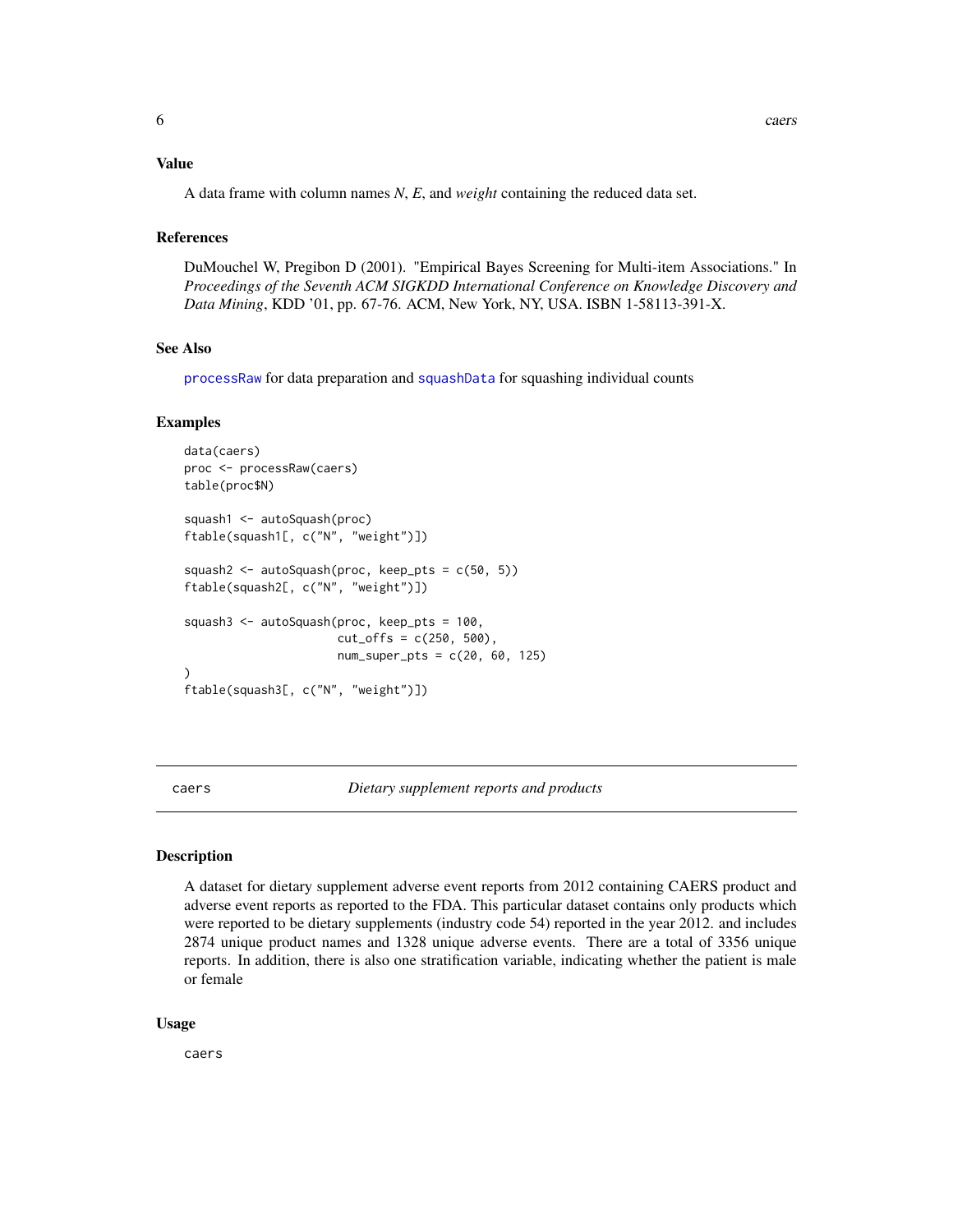#### <span id="page-6-0"></span>caers\_raw 7

#### Format

A data frame with 20156 rows and 4 variables:

id Identification number

var1 Name of the product

var2 Name of the symptom/event category

strat1 Gender of the patient associated with report

#### Details

Further details about the data can be found using the links below.

# Source

CFSAN Adverse Event Reporting System (FDA Center for Food Safety and Nutrition) <https://www.fda.gov/Food/ComplianceEnforcement> <https://www.fda.gov/downloads/Food/ComplianceEnforcement/UCM494019.pdf>

caers\_raw *Raw CAERS data*

#### **Description**

A small subset of raw, publicly available CAERS data used to demonstrate how to prepare data for use by openEBGM's functions.

#### Usage

caers\_raw

# Format

A data frame with 117 rows and 6 variables:

RA\_Report.. CAERS report identification number.

- PRI\_Reported.Brand.Product.Name The verbatim brands and/or product names indicated to have been used by the consumer reported to have experienced the adverse event.
- CI\_Age.at.Adverse.Event The age of the consumer reported to have experienced the adverse event, in units specified by CI\_Age.Unit.
- CI\_Age.Unit The time unit (day, week, month, year) of the age provided in the CI\_Age.at.Adverse.Event data field for the consumer reported to have experienced the adverse event.
- CI\_Gender The sex of the individual reported to have experienced the adverse event.
- SYM\_One.Row.Coded.Symptoms The symptom(s) experienced by the injured consumer as specified by the reporter and coded by FDA according to the Medical Data Dictionary for Regulatory Activities (MedDRA).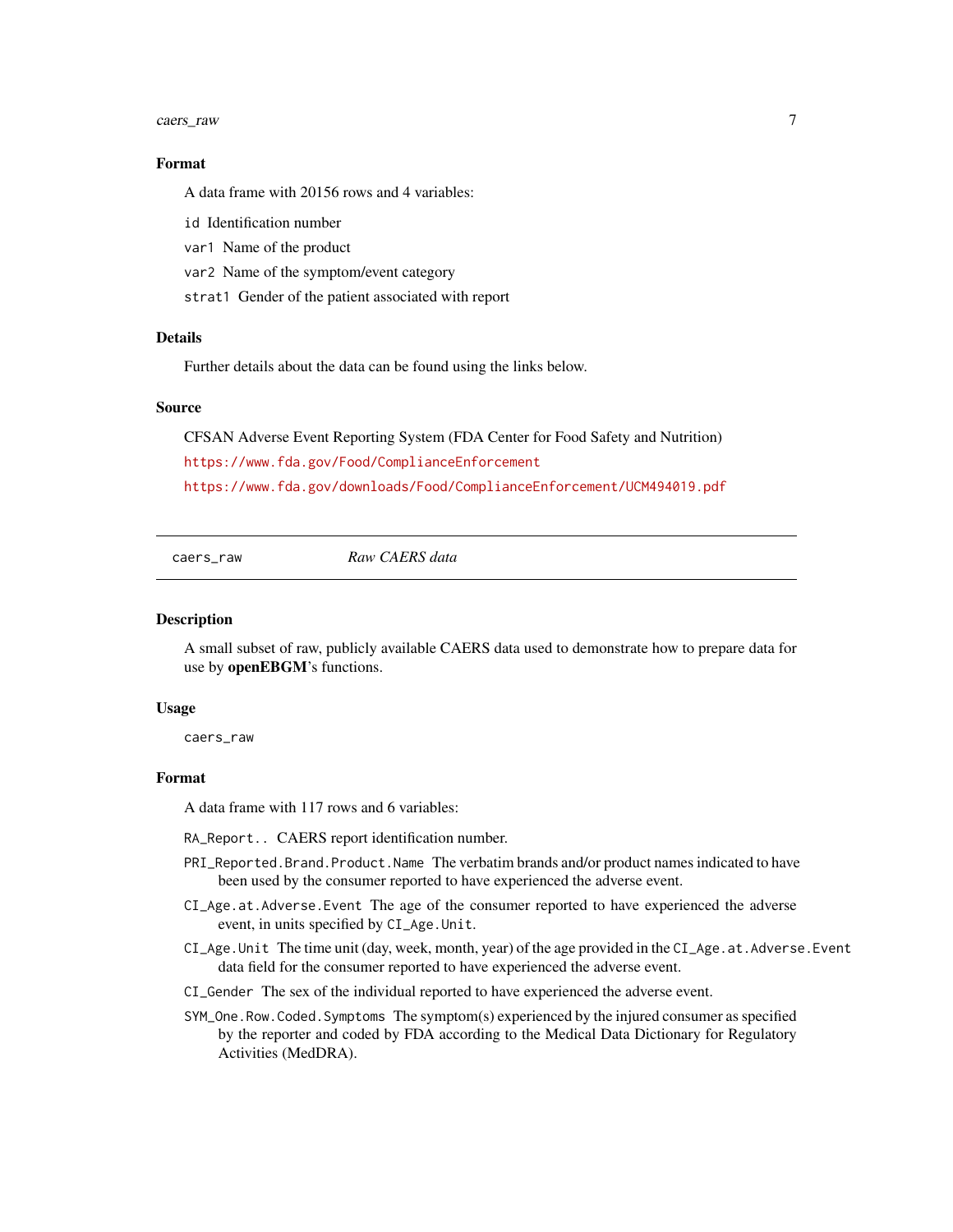# <span id="page-7-0"></span>Details

The column names appear exactly as they would if you had used read.csv $()$  to pull the data directly from the website below.

Further details about the data can be found using the links below.

# Source

CFSAN Adverse Event Reporting System (FDA Center for Food Safety and Nutrition) <https://www.fda.gov/Food/ComplianceEnforcement> <https://www.fda.gov/downloads/Food/ComplianceEnforcement/UCM494019.pdf>

<span id="page-7-1"></span>ebgm *Calculate EBGM scores*

#### Description

ebgm calculates the Empirical Bayes Geometric Mean (*EBGM*), which is 'the geometric mean of the empirical Bayes posterior distribution of the "true" *RR*' (DuMouchel 1999, see Eq.11). The *EBGM* is essentially a version of the relative reporting ratio (*RR*) that uses Bayesian shrinkage.

#### Usage

ebgm(theta\_hat, N, E, qn, digits = 2)

# Arguments

| theta_hat | A numeric vector of hyperparameter estimates (likely from autoHyper or from<br>directly minimizing negLLsquash) ordered as: $\alpha_1, \beta_1, \alpha_2, \beta_2, P$ .     |
|-----------|-----------------------------------------------------------------------------------------------------------------------------------------------------------------------------|
| N         | A whole number vector of actual counts from <b>processRaw</b> .                                                                                                             |
| E         | A numeric vector of expected counts from processRaw.                                                                                                                        |
| gn        | A numeric vector of posterior probabilities that $\lambda$ came from the first component<br>of the mixture, given $N = n$ (i.e., the mixture fraction). See function $Qn$ . |
| digits    | A scalar whole number that determines the number of decimal places used when<br>rounding the results.                                                                       |

#### Details

The hyperparameter estimates (theta\_hat) are:

- $\alpha_1, \beta_1$ : Parameter estimates of the first component of the prior distribution
- $\alpha_2, \beta_2$ : Parameter estimates of the second component
- P: Mixture fraction estimate of the prior distribution

#### Value

A numeric vector of EBGM scores.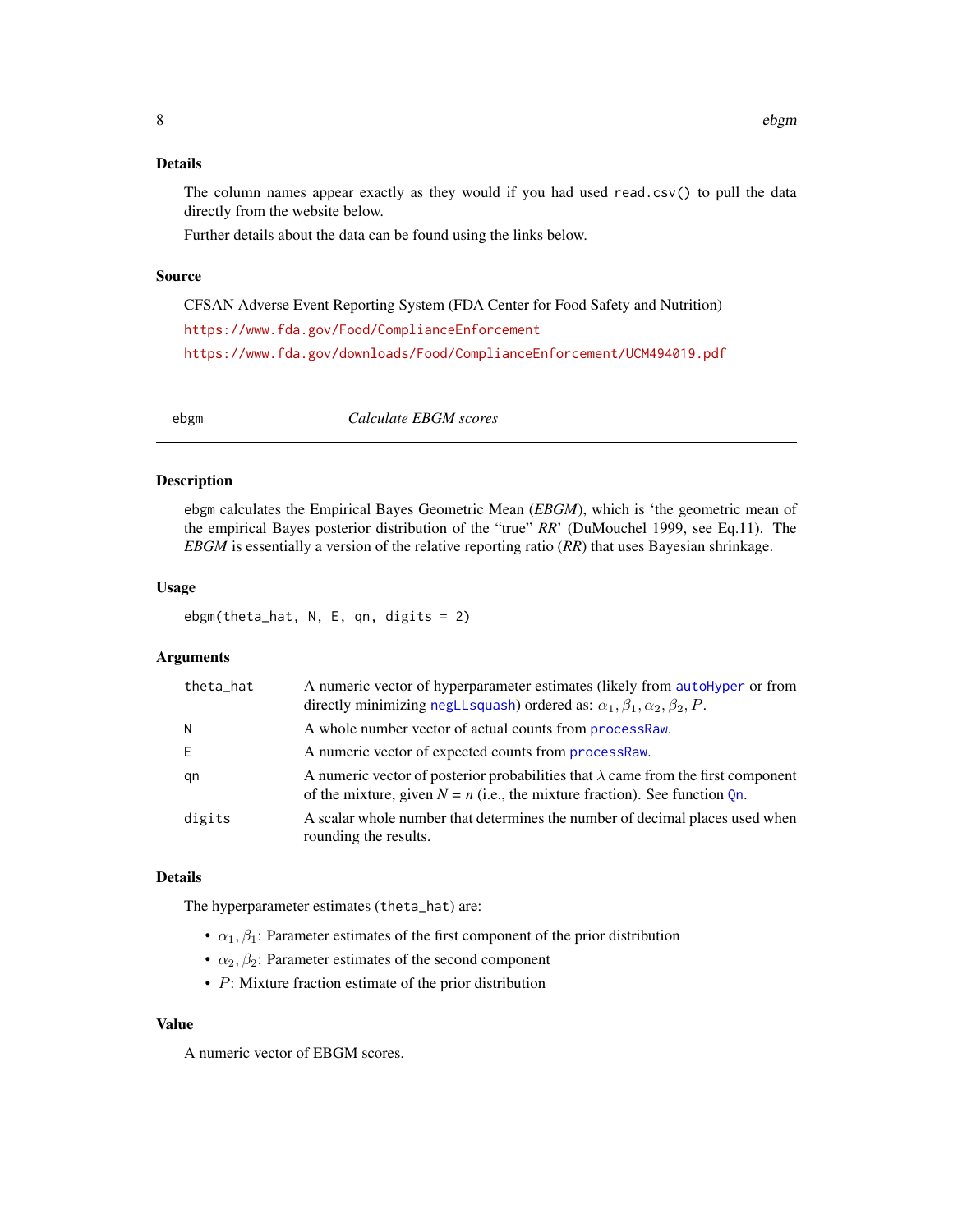#### <span id="page-8-0"></span>ebScores 99

#### References

DuMouchel W (1999). "Bayesian Data Mining in Large Frequency Tables, With an Application to the FDA Spontaneous Reporting System." *The American Statistician*, 53(3), 177-190.

#### See Also

[autoHyper](#page-1-1), [exploreHypers](#page-10-1), [negLLsquash](#page-16-1), [negLL](#page-15-1), [negLLzero](#page-18-1), and [negLLzeroSquash](#page-19-1) for hyperparameter estimation.

[processRaw](#page-23-1) for finding counts.

[Qn](#page-25-1) for finding mixture fractions.

Other posterior distribution functions: [Qn\(](#page-25-1)), [quantBisect\(](#page-27-1))

#### Examples

```
theta_init <- data.frame(
 alpha1 = c(0.2, 0.1),beta1 = c(0.1, 0.1),alpha2 = c(2, 10),
 beta2 = c(4, 10),
 p = c(1/3, 0.2))
data(caers)
proc <- processRaw(caers)
squashed <- squashData(proc, bin_size = 100, keep_pts = 100)
squashed <- squashData(squashed, count = 2, bin_size = 10, keep_pts = 20)
suppressWarnings(
 theta_hat <- autoHyper(data = squashed, theta_init = theta_init)$estimates
\lambdaqn \leq Qn(theta_hat, N = proc$N, E = proc$E)
proc$EBGM <- ebgm(theta_hat, N = proc$N, E = proc$E, qn = qn)
head(proc)
```
<span id="page-8-1"></span>ebScores *Construct an openEBGM object*

# Description

ebScores calculates EBGM scores as well as the quantiles from the posterior distribution and returns an object of class openEBGM.

#### Usage

```
ebScores(processed, hyper_estimate, quantiles = c(5, 95), digits = 2)
```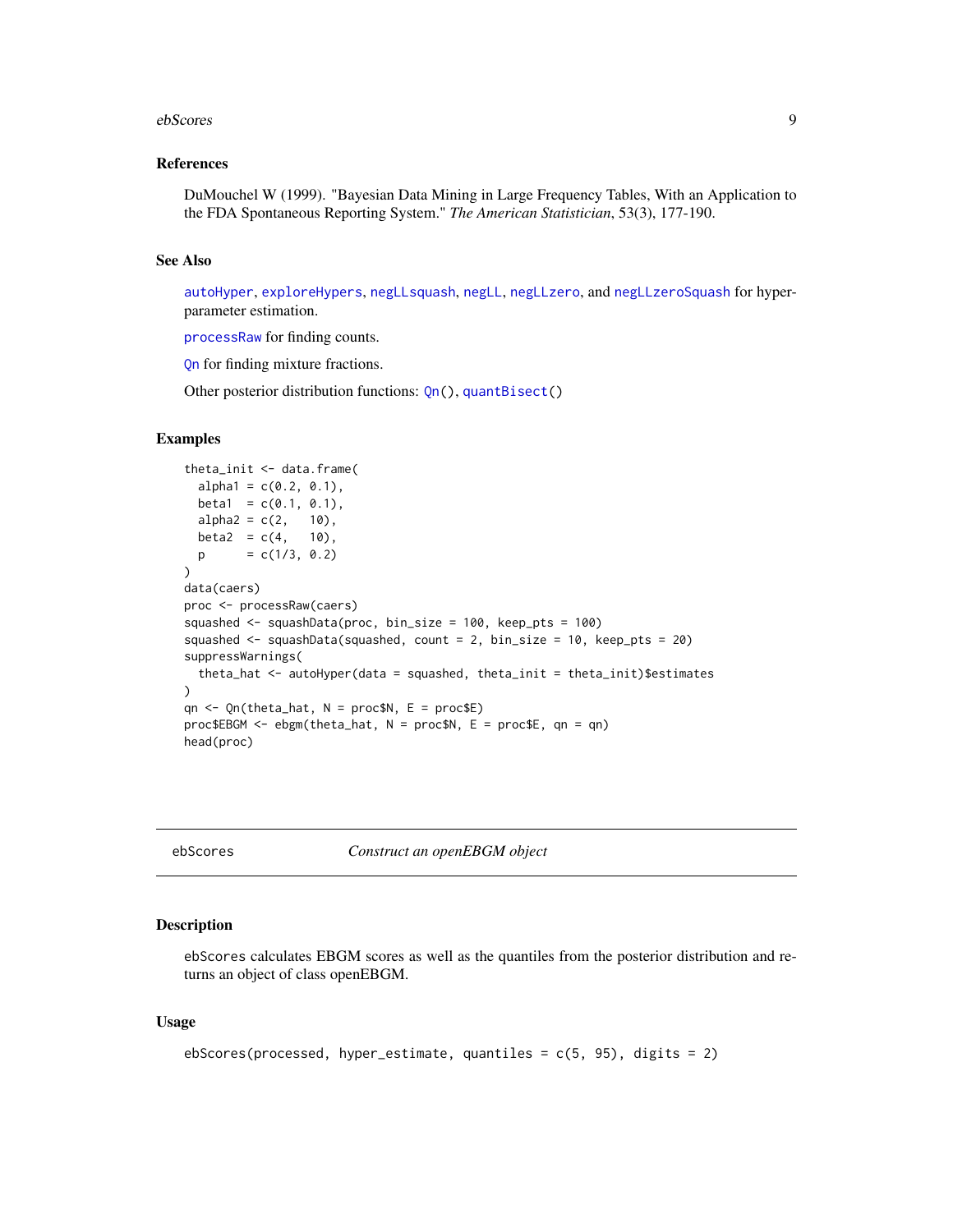#### <span id="page-9-0"></span>Arguments

| processed | A data frame resulting from running process Raw.                                                                                          |
|-----------|-------------------------------------------------------------------------------------------------------------------------------------------|
|           | hyper_estimate A list resulting from running autoHyper.                                                                                   |
| quantiles | Either a numeric vector of desired quantiles to be calculated from the posterior<br>distribution or NULL for no calculation of quantiles. |
| digits    | A whole number scalar specifying how many decimal places to use for rounding<br><i>EBGM</i> and the quantiles scores.                     |

#### Details

This function takes the processed data as well as the hyperparameter estimates and instantiates an object of class openEBGM. This object then contains additional calculations, such as the EBGM score, and the quantiles that are supplied by the quantiles parameter at the time of calling the function.

The function allows for the choice of an arbitrary amount of quantiles or no quantiles at all to be calculated. This may be helpful for large datasets, or when the EBGM score is the only metric of interest.

# Value

An openEBGM object (class S3) containing:

- *data*: A data frame containing the results (scores, etc.).
- *hyper\_parameters*: A list containing the hyperparameter estimation results.
- *quantiles*: The chosen percentiles.

#### Examples

```
theta_init \leq data.frame(alpha1 = c(0.2, 0.1),
                        beta1 = c(0.1, 0.1),alpha2 = c(2, 10),beta2 = c(4, 10),
                        p = c(1/3, 0.2))
data(caers)
proc <- processRaw(caers)
squashed <- squashData(proc, bin_size = 100, keep_pts = 100)
squashed <- squashData(squashed, count = 2, bin_size = 10, keep_pts = 20)
suppressWarnings(
 hypers <- autoHyper(data = squashed, theta_init = theta_init)
)
obj <- ebScores(processed = proc, hyper_estimate = hypers,
               quantiles = c(10, 90))
```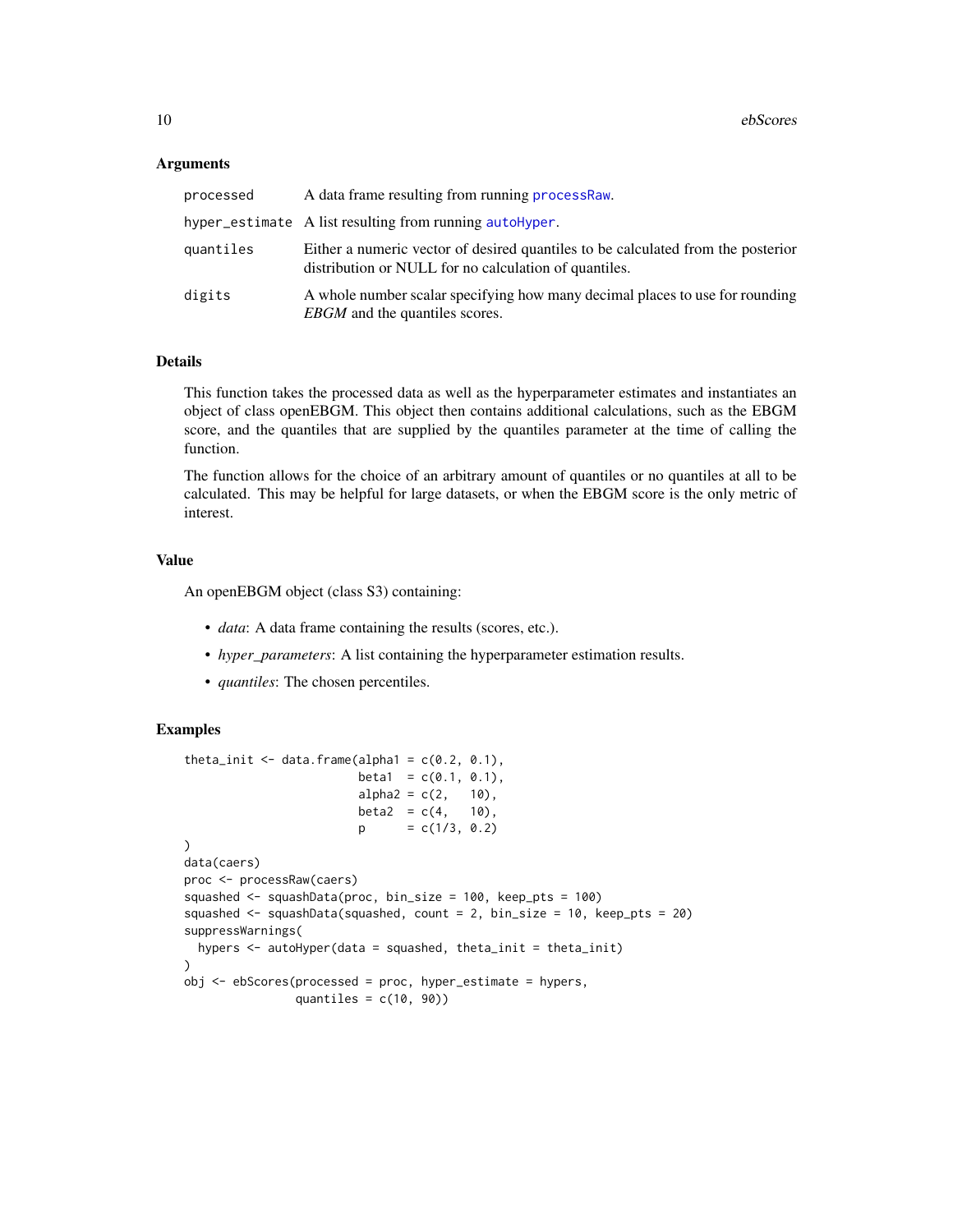<span id="page-10-1"></span><span id="page-10-0"></span>

# Description

exploreHypers finds hyperparameter estimates using a variety of starting points to examine the consistency of the optimization procedure.

# Usage

```
exploreHypers(
  data,
  theta_init,
  squashed = TRUE,
  zeroes = FALSE,
  N_{\text{1}}star = 1,
  method = c("nlminb", "nlm", "bfgs"),
  param_limit = 100,
  max_pts = 20000,std_errors = FALSE
\mathcal{L}
```
# Arguments

| data        | A data frame from process Raw containing columns named $N$ , $E$ , and (if squashed)<br>weight.                                                                   |
|-------------|-------------------------------------------------------------------------------------------------------------------------------------------------------------------|
| theta_init  | A data frame of initial hyperparameter guesses with columns ordered as: $\alpha_1, \beta_1, \alpha_2, \beta_2, P$ .                                               |
| squashed    | A scalar logical (TRUE or FALSE) indicating whether or not data squashing was<br>used.                                                                            |
| zeroes      | A scalar logical specifying if zero counts are included.                                                                                                          |
| N_star      | A positive scalar whole number value for the minimum count size to be used for<br>hyperparameter estimation. If zeroes are used, set N_star to NULL.              |
| method      | A scalar string indicating which optimization procedure is to be used. Choices<br>are "nlminb", "nlm", or "bfgs".                                                 |
| param_limit | A scalar numeric value for the largest acceptable value for the $\alpha$ and $\beta$ estimates.<br>Used to help protect against unreasonable/erroneous estimates. |
| max_pts     | A scalar whole number for the largest number of data points allowed. Used to<br>help prevent extremely long run times.                                            |
| std_errors  | A scalar logical indicating if standard errors should be returned for the hyperpa-<br>rameter estimates.                                                          |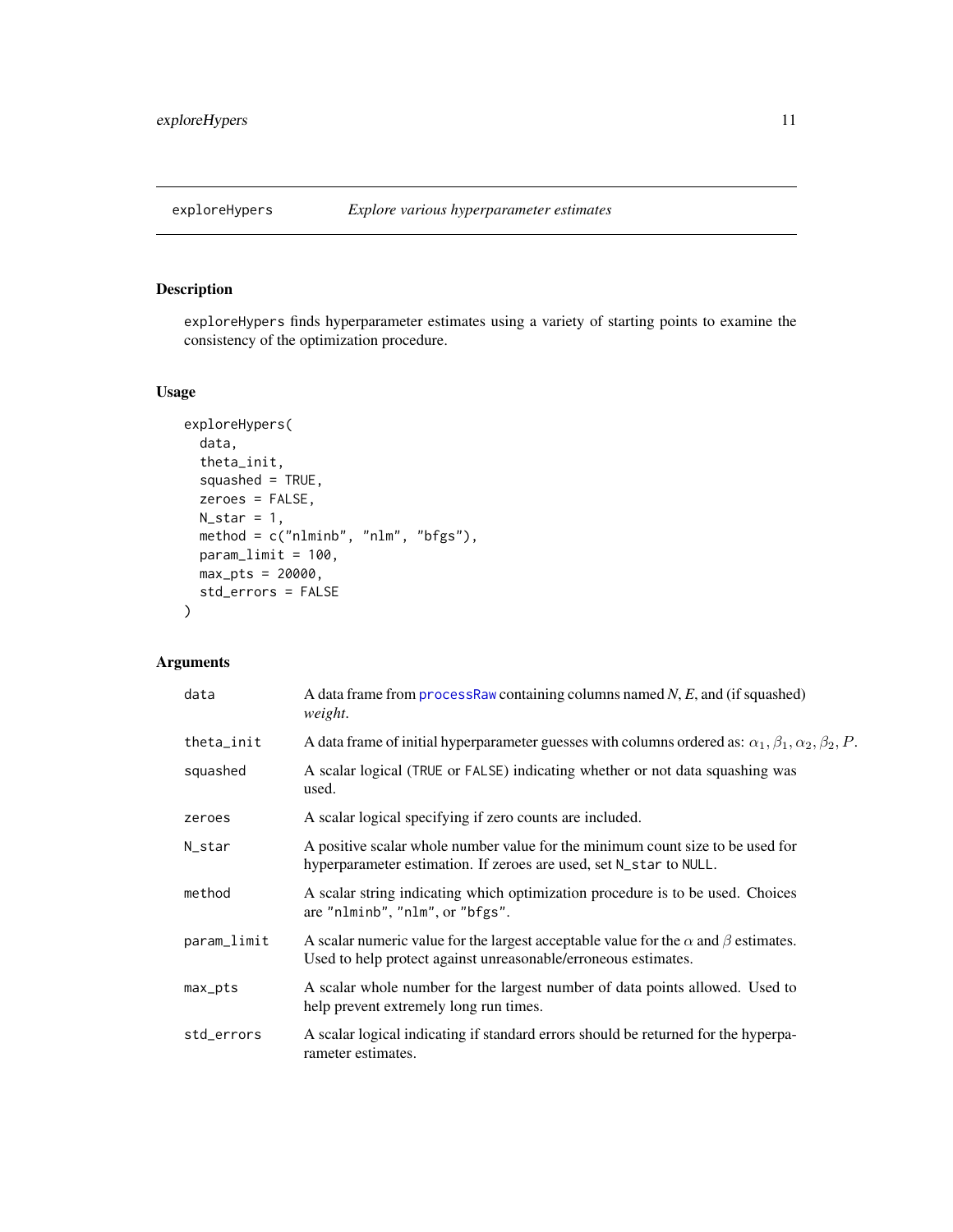# <span id="page-11-0"></span>Details

The method argument determines which optimization procedure is used. All the options use functions from the [stats](#page-0-0) package:

- "nlminb": [nlminb](#page-0-0)
- "nlm": [nlm](#page-0-0)
- "bfgs": [optim](#page-0-0) (*method = "BFGS"*)

Since this function runs multiple optimization procedures, it is best to start with 5 or less initial starting points (rows in theta\_init). If the function runs in a reasonable amount of time, this number can be increased.

This function should not be used with very large data sets unless data squashing is used first since each optimization call will take a long time.

It is recommended to use N\_star = 1 when practical. Data squashing (see [squashData](#page-29-1)) can be used to reduce the number of data points.

The *converge* column in the resulting data frame was determined by examining the convergence *code* of the chosen optimization method. In some instances, the code is somewhat ambiguous. The determination of *converge* was intended to be conservative (leaning towards FALSE when questionable). See the documentation for the chosen method for details about *code*.

Standard errors, if requested, are calculated using the observed Fisher information matrix as discussed in DuMouchel (1999).

# Value

A list including the data frame estimates of hyperparameter estimates corresponding to the initial guesses from theta\_init (plus convergence results):

- *code*: The convergence code returned by the chosen optimization function (see [nlminb](#page-0-0), [nlm](#page-0-0), and [optim](#page-0-0) for details).
- *converge*: A logical indicating whether or not convergence was reached. See "Details" section for more information.
- *in\_bounds*: A logical indicating whether or not the estimates were within the bounds of the parameter space (upper bound for  $\alpha_1, \beta_1, \alpha_2, and \beta_2$  was determined by the param\_limit argument).
- *minimum*: The negative log-likelihood value corresponding to the estimated optimal value of the hyperparameter.

Also returns the data frame std\_errs if standard errors are requested.

# Warning

Make sure to properly specify the squashed, zeroes, and N\_star arguments for your data set, since these will determine the appropriate likelihood function. Also, this function will not filter out data points. For instance, if you use N\_star = 2 you must filter out the ones and zeroes (if present) from data prior to using this function.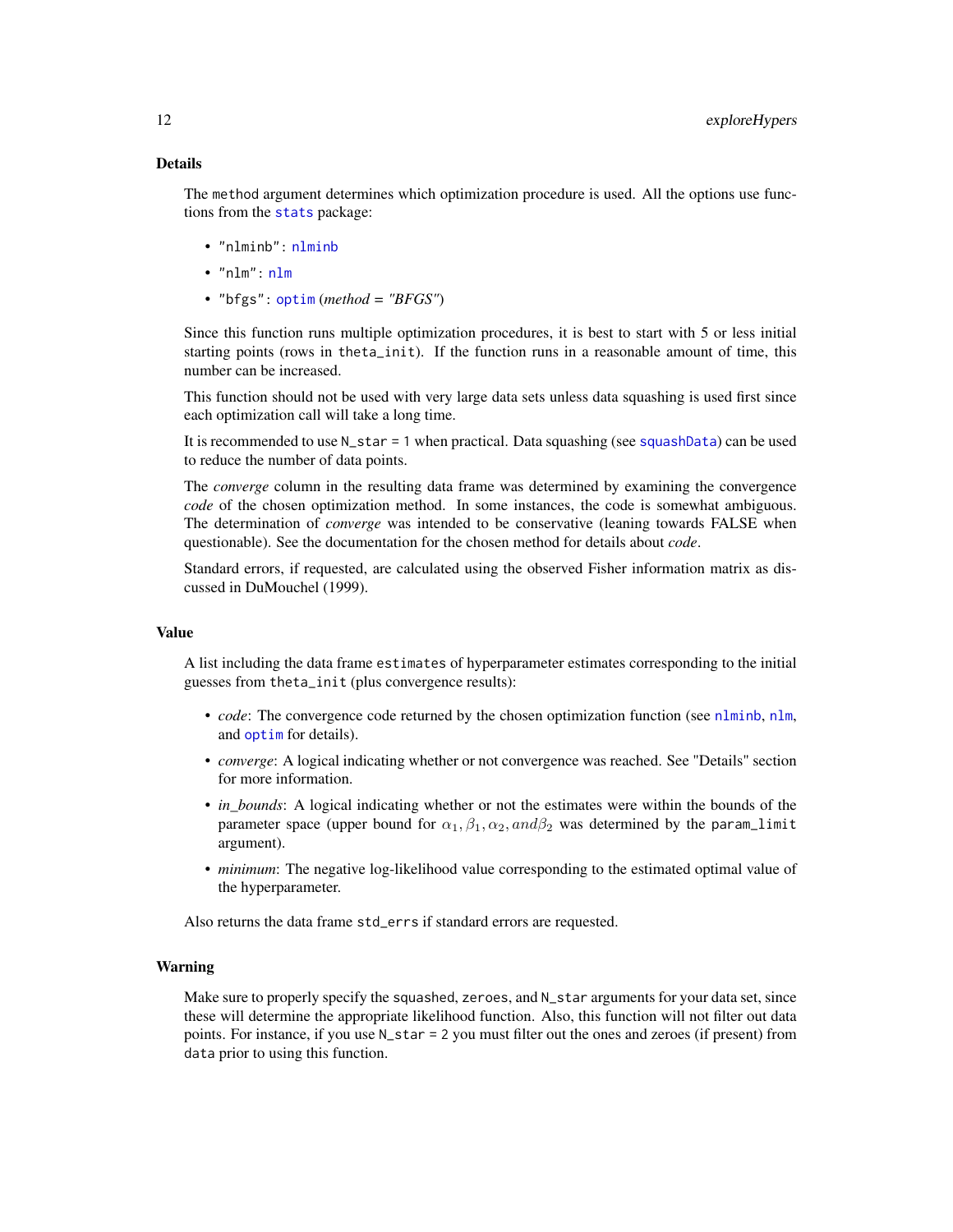#### <span id="page-12-0"></span>hyperEM 13

# References

DuMouchel W (1999). "Bayesian Data Mining in Large Frequency Tables, With an Application to the FDA Spontaneous Reporting System." *The American Statistician*, 53(3), 177-190.

### See Also

[nlminb](#page-0-0), [nlm](#page-0-0), and [optim](#page-0-0) for optimization details

[squashData](#page-29-1) for data preparation

Other hyperparameter estimation functions: [autoHyper\(](#page-1-1)), [hyperEM\(](#page-12-1))

#### Examples

```
#Start with 2 or more guesses
theta_init \leq data.frame(
 alpha1 = c(0.2, 0.1),
 beta1 = c(0.1, 0.1),alpha2 = c(2, 10),
 beta2 = c(4, 10),p = c(1/3, 0.2))
data(caers)
proc <- processRaw(caers)
squashed <- squashData(proc, bin_size = 100, keep_pts = 100)
squashed <- squashData(squashed, count = 2, bin_size = 10, keep_pts = 20)
suppressWarnings(
 exploreHypers(squashed, theta_init = theta_init)
)
```
<span id="page-12-1"></span>hyperEM *Estimate hyperparameters using an EM algorithm*

### Description

hyperEM finds hyperparameter estimates using a variation on the Expectation-Maximization (EM) algorithm known as the Expectation/Conditional Maximization (ECM) algorithm (Meng et al, 1993). The algorithm estimates each element of the hyperparameter vector,  $\theta$ , while holding fixed (conditioning on) the other parameters in the vector. Alternatively, it can estimate both parameters for each distribution in the mixture while holding the parameters from the other distribution and the mixing fraction fixed.

#### Usage

```
hyperEM(
  data,
  theta_init_vec,
  squashed = TRUE,
```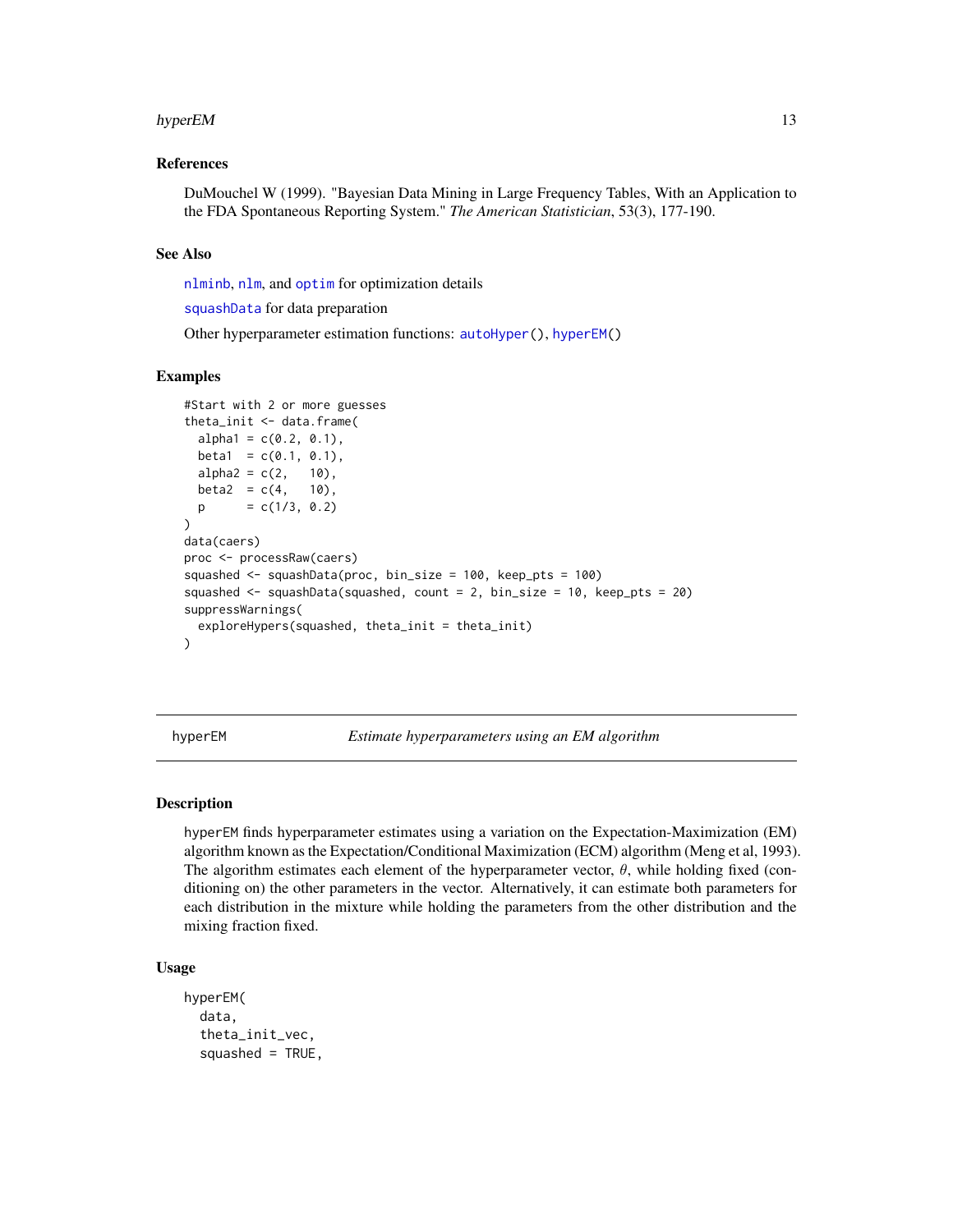```
zeroes = FALSE,
 N_{\text{1}}star = 1,
 method = c("score", "nlminb"),
 profile = c("parameter", "distribution"),
 LL\_tol = 1e-04,consecutive = 100,
 param_lower = 1e-05,
 param_upper = 20,
 print_level = 2,
 max\_iter = 5000,
 conf_ints = FALSE,
 conf_level = c("95", "80", "90", "99"),
 track = FALSE
)
```
# Arguments

| data        | A data frame from processRaw or squashData containing columns named N,<br>$E$ , and (if squashed) weight.                                                                                                                                                                                                                                                                                       |
|-------------|-------------------------------------------------------------------------------------------------------------------------------------------------------------------------------------------------------------------------------------------------------------------------------------------------------------------------------------------------------------------------------------------------|
|             | theta_init_vec A numeric vector of initial hyperparameter guesses ordered as: $\alpha_1, \beta_1, \alpha_2, \beta_2, P$ .                                                                                                                                                                                                                                                                       |
| squashed    | A scalar logical (TRUE or FALSE) indicating whether or not data squashing was<br>used.                                                                                                                                                                                                                                                                                                          |
| zeroes      | A scalar logical specifying if zero counts are included.                                                                                                                                                                                                                                                                                                                                        |
| N_star      | A positive scalar whole number value for the minimum count size to be used for<br>hyperparameter estimation. If zeroes are used, set N_star to NULL.                                                                                                                                                                                                                                            |
| method      | A scalar string indicating which method (i.e. score functions or log-likelihood<br>function) to use for the maximization steps. Possible values are "score" and<br>"nlminb".                                                                                                                                                                                                                    |
| profile     | A scalar string indicating which method to use to optimize the log-likelihood<br>function if method = "nlminb" (ignored if method = "score"). profile = "parameter"<br>optimizes one parameter ( $\alpha$ or $\beta$ ) from the log-likelihood function at a time.<br>profile = "distribution" optimizes one distribution from the mixture at a<br>time ( $\alpha$ and $\beta$ simultaneously). |
| LL_tol      | A scalar numeric value for the tolerance used for determining when the change<br>in log-likelihood at each iteration is sufficiently small. Used for convergence<br>assessment.                                                                                                                                                                                                                 |
| consecutive | A positive scalar whole number value for the number of consecutive iterations<br>the change in log-likelihood must be below LL_tol in order to reach conver-<br>gence. Larger values reduce the chance of getting stuck in a flat region of the<br>curve.                                                                                                                                       |
| param_lower | A scalar numeric value for the smallest acceptable value for each $\alpha$ and $\beta$ esti-<br>mate.                                                                                                                                                                                                                                                                                           |
| param_upper | A scalar numeric value for the largest acceptable value for each $\alpha$ and $\beta$ esti-<br>mate.                                                                                                                                                                                                                                                                                            |

<span id="page-13-0"></span>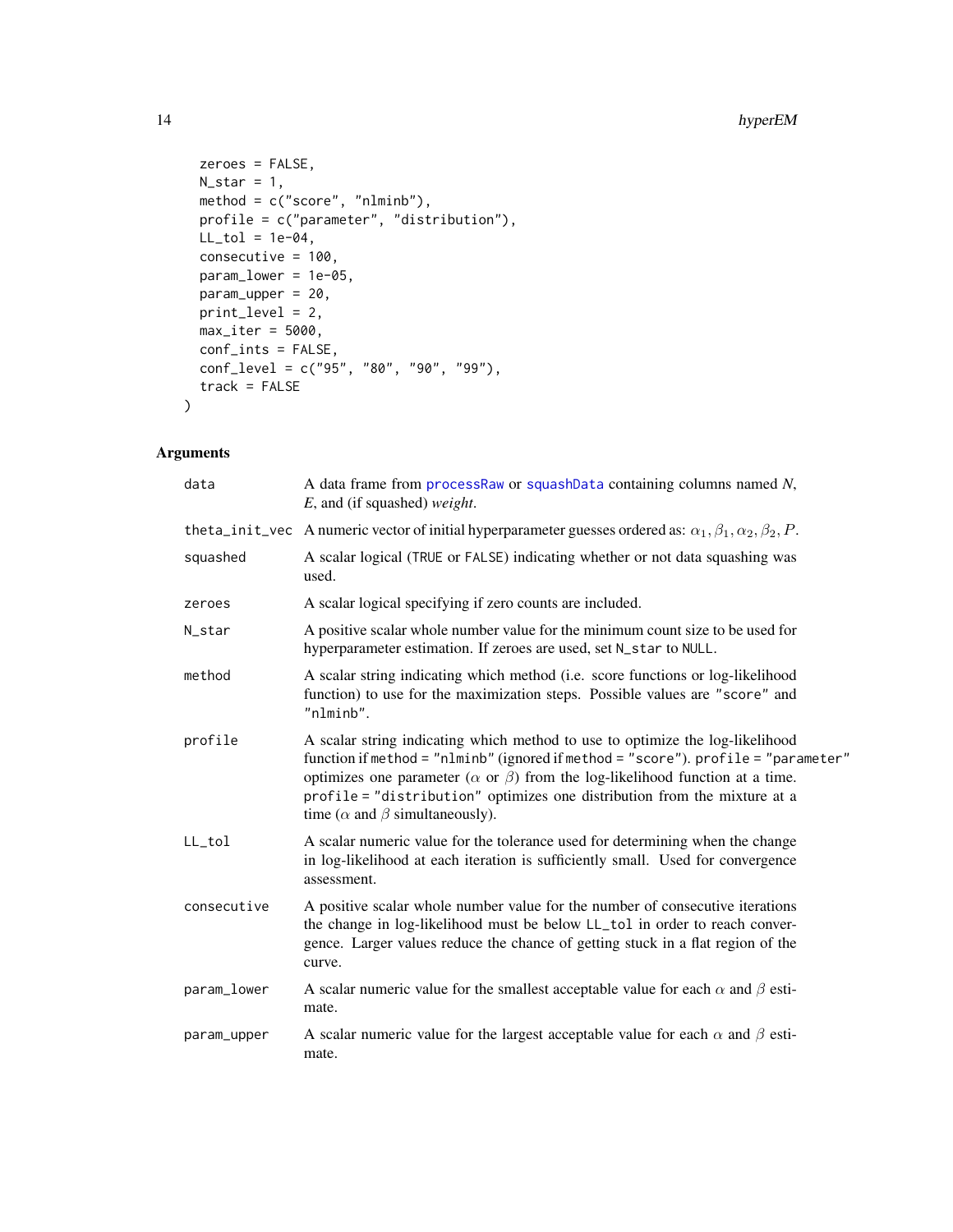#### <span id="page-14-0"></span>hyperEM 15

| A value that determines how much information is printed during execution. Pos-<br>sible value are $\theta$ for no printing, 1 for minimal information, and 2 for maximal<br>information.                    |
|-------------------------------------------------------------------------------------------------------------------------------------------------------------------------------------------------------------|
| A positive scalar whole number value for the maximum number of iterations to<br>use.                                                                                                                        |
| A scalar logical indicating if confidence intervals and standard errors should be<br>returned.                                                                                                              |
| A scalar string for the confidence level used if confidence intervals are requested.                                                                                                                        |
| A scalar logical indicating whether or not to retain the hyperparameter estimates<br>and log-likelihood value at each iteration. Can be used for plotting to better<br>understand the algorithm's behavior. |
|                                                                                                                                                                                                             |

# Details

If method  $=$  "score", the maximization step finds a root of the score function. If method  $=$  "nlminb", [nlminb](#page-0-0) is used to find a minimum of the negative log-likelihood function.

If method = "score" and zeroes = FALSE, then 'N\_star' must equal 1.

If method = "score", the model is reparameterized. The parameters are transformed to force the parameter space to include all real numbers. This approach addresses numerical issues at the edge of the parameter space. The reparameterization follows:  $\alpha_{prime} = log(\alpha)$ ,  $\beta_{prime} = log(\beta)$ , and  $P_{prime} = \tan(p_i * P - pi/2)$ . However, the values returned in estimates are on the original scale (back-transformed).

On every 100th iteration, the procedure described in Millar (2011) is used to accelerate the estimate of θ.

The score vector and its Euclidean norm should be close to zero at a local maximum and can therefore be used to help assess the reliability of the results. A local maximum might not be the global MLE, however.

Asymptotic normal confidence intervals, if requested, use standard errors calculated from the observed Fisher information matrix as discussed in DuMouchel (1999).

#### Value

A list including the following:

- *estimates*: The maximum likelihood estimate (MLE) of the hyperparameter, θ.
- *conf\_int*: A data frame including the standard errors and confidence limits for estimates. Only included if conf\_ints = TRUE.
- *maximum*: The log-likelihood function evaluated at estimates.
- *method*: The method used in the maximization step.
- *elapsed*: The elapsed function execution time in seconds.
- *iters*: The number of iterations used.
- *score*: The score functions (i.e. score vector) evaluated at estimates. All elements should be close to zero.
- *score\_norm*: The Euclidean norm of the score vector evaluated at estimates. Should be close to zero.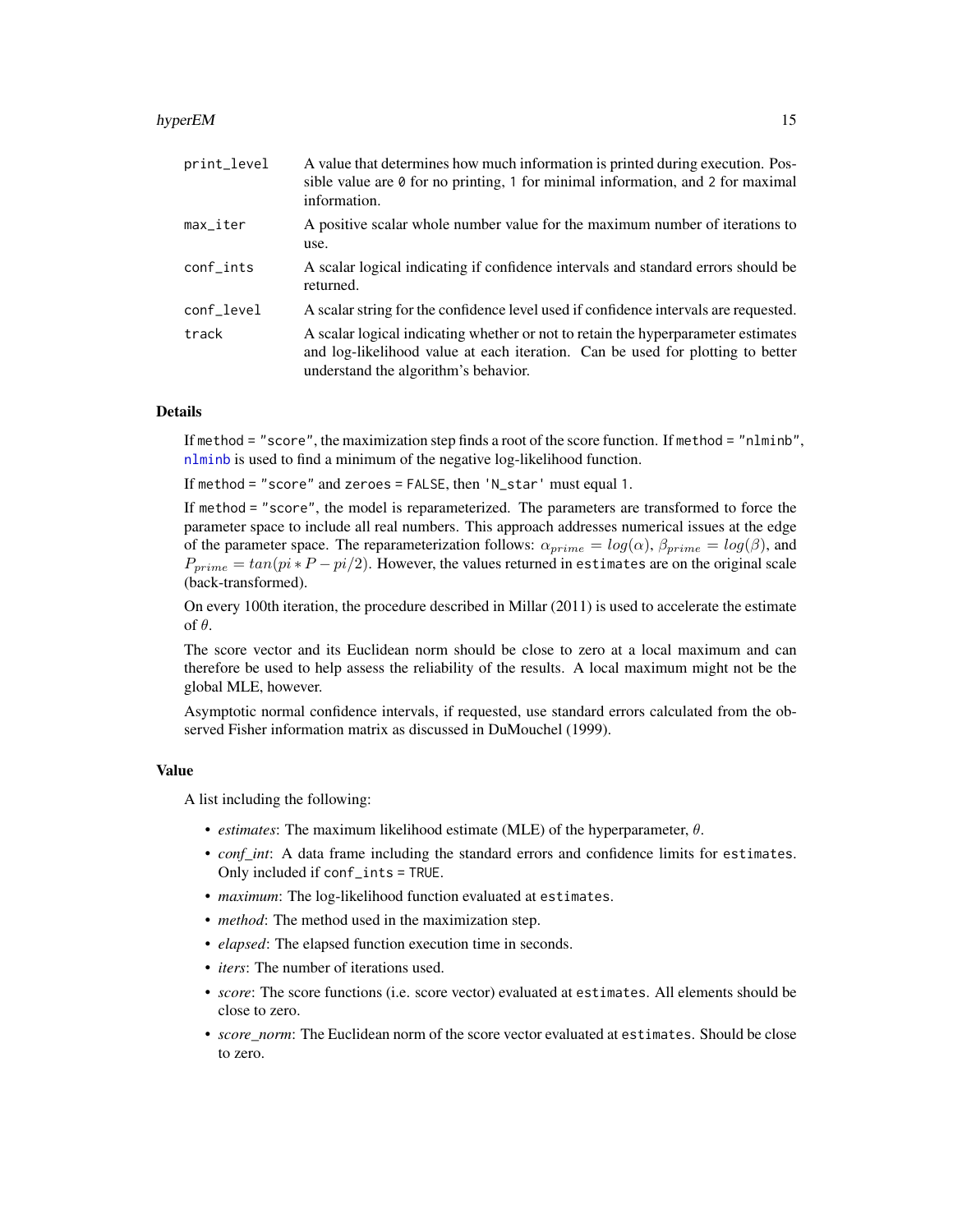<span id="page-15-0"></span>• *tracking*: The estimates of  $\theta$  at each iteration and the log-likelihood function evaluated at those estimates. Unless track = TRUE, only shows the starting point of the algorithm.

# References

DuMouchel W (1999). "Bayesian Data Mining in Large Frequency Tables, With an Application to the FDA Spontaneous Reporting System." *The American Statistician*, 53(3), 177-190.

Meng X-L, Rubin D (1993). "Maximum likelihood estimation via the ECM algorithm: A general framework", *Biometrika*, 80(2), 267-278.

Millar, Russell B (2011). "Maximum Likelihood Estimation and Inference", *John Wiley & Sons, Ltd*, 111-112.

#### See Also

[uniroot](#page-0-0) for finding a zero of the score function and  $n$ lminb for minimizing the negative loglikelihood function

Other hyperparameter estimation functions: [autoHyper\(](#page-1-1)), [exploreHypers\(](#page-10-1))

#### Examples

```
data(caers)
proc <- processRaw(caers)
squashed <- squashData(proc, bin_size = 100, keep_pts = 0)
squashed \leq squashData(squashed, count = 2, bin_size = 12, keep_pts = 24)
hyperEM(squashed, theta_init_vec = c(1, 1, 2, 2, .3), consecutive = 10)
```
<span id="page-15-1"></span>negLL *Likelihood without zero counts*

#### Description

negLL computes the negative log-likelihood based on the conditional marginal distribution of the counts, N, given that  $N \geq N^*$ , where  $N^*$  is the smallest count used for estimating the hyperparameters (DuMouchel et al. 2001). This function is minimized to estimate the hyperparameters of the prior distribution. Use this function when neither zero counts nor data squashing are being used. Generally this function is not recommended unless using a small data set since data squashing (see [squashData](#page-29-1) and [negLLsquash](#page-16-1)) can increase efficiency (DuMouchel et al. 2001).

#### Usage

 $negLL$ (theta, N, E, N\_star = 1)

## Arguments

| theta  | A numeric vector of hyperparameters ordered as: $\alpha_1, \beta_1, \alpha_2, \beta_2, P$ . |
|--------|---------------------------------------------------------------------------------------------|
| N      | A whole number vector of actual counts from <b>processRaw</b> .                             |
| E.     | A numeric vector of expected counts from processRaw.                                        |
| N star | A scalar whole number for the minimum count size used.                                      |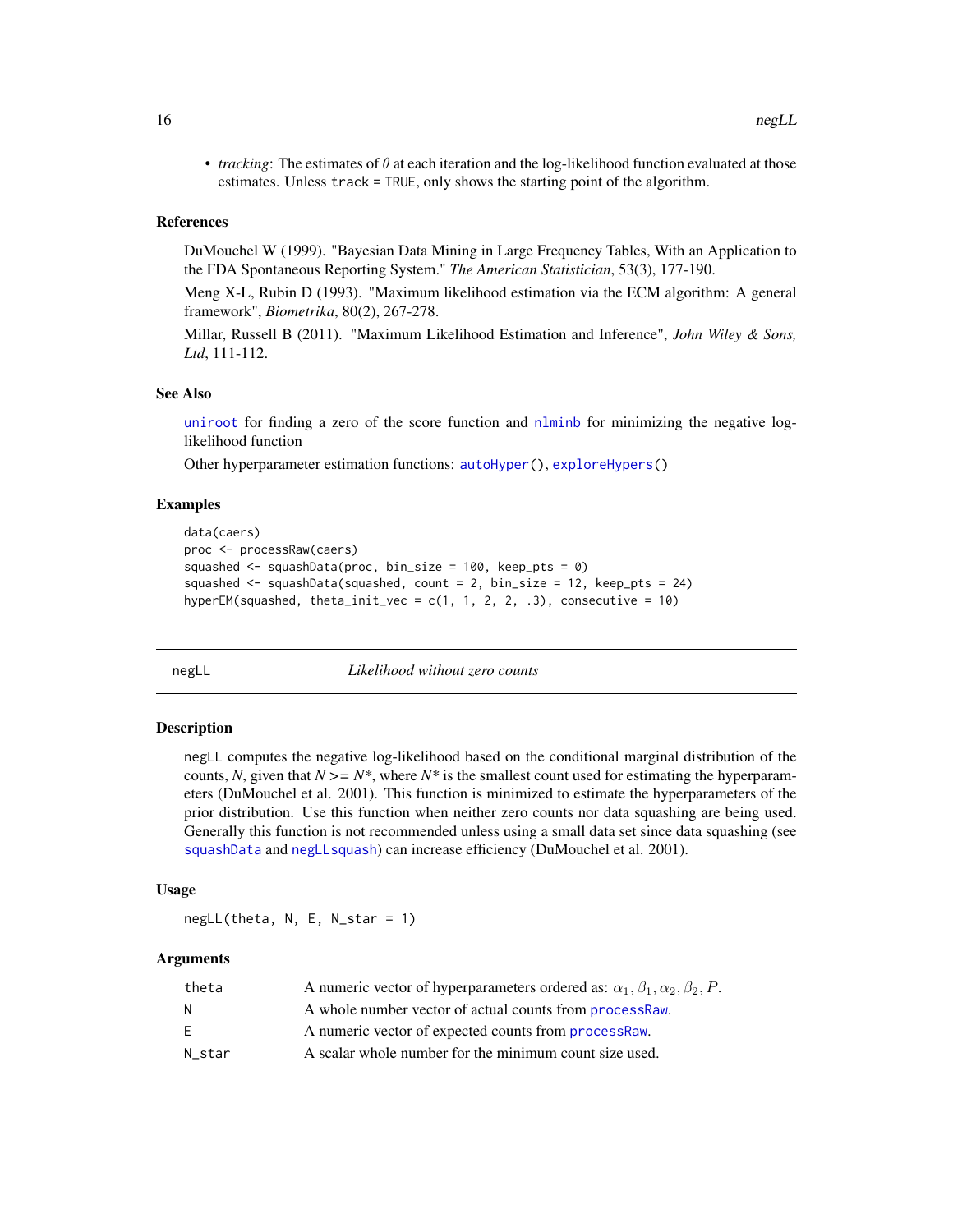#### <span id="page-16-0"></span>negLLsquash 17

#### Details

The conditional marginal distribution for the counts, *N*, given that  $N \geq N^*$ , is based on a mixture of two negative binomial distributions. The hyperparameters for the prior distribution (mixture of gammas) are estimated by optimizing the likelihood equation from this conditional marginal distribution. It is recommended to use N\_star = 1 when practical.

The hyperparameters are:

- $\alpha_1, \beta_1$ : Parameters of the first component of the marginal distribution of the counts (also the prior distribution)
- $\alpha_2, \beta_2$ : Parameters of the second component
- P: Mixture fraction

This function will not need to be called directly if using [exploreHypers](#page-10-1) or [autoHyper](#page-1-1).

#### Value

A scalar negative log-likelihood value

### Warnings

Make sure *N\_star* matches the smallest actual count in *N* before using this function. Filter *N* and *E* if needed.

Make sure the data were not squashed before using this function.

#### References

DuMouchel W, Pregibon D (2001). "Empirical Bayes Screening for Multi-item Associations." In *Proceedings of the Seventh ACM SIGKDD International Conference on Knowledge Discovery and Data Mining*, KDD '01, pp. 67-76. ACM, New York, NY, USA. ISBN 1-58113-391-X.

# See Also

[nlm](#page-0-0), [nlminb](#page-0-0), and [optim](#page-0-0) for optimization

Other negative log-likelihood functions: [negLLsquash\(](#page-16-1)), [negLLzeroSquash\(](#page-19-1)), [negLLzero\(](#page-18-1))

<span id="page-16-1"></span>negLLsquash *Likelihood with data squashing and no zero counts*

#### Description

negLLsquash computes the negative log-likelihood based on the conditional marginal distribution of the counts, N, given that  $N \geq N^*$ , where  $N^*$  is the smallest count used for estimating the hyperparameters. This function is minimized to estimate the hyperparameters of the prior distribution. Use this function when zero counts are not used and data squashing is used as described by Du-Mouchel et al. (2001). This function is the likelihood function that should usually be chosen.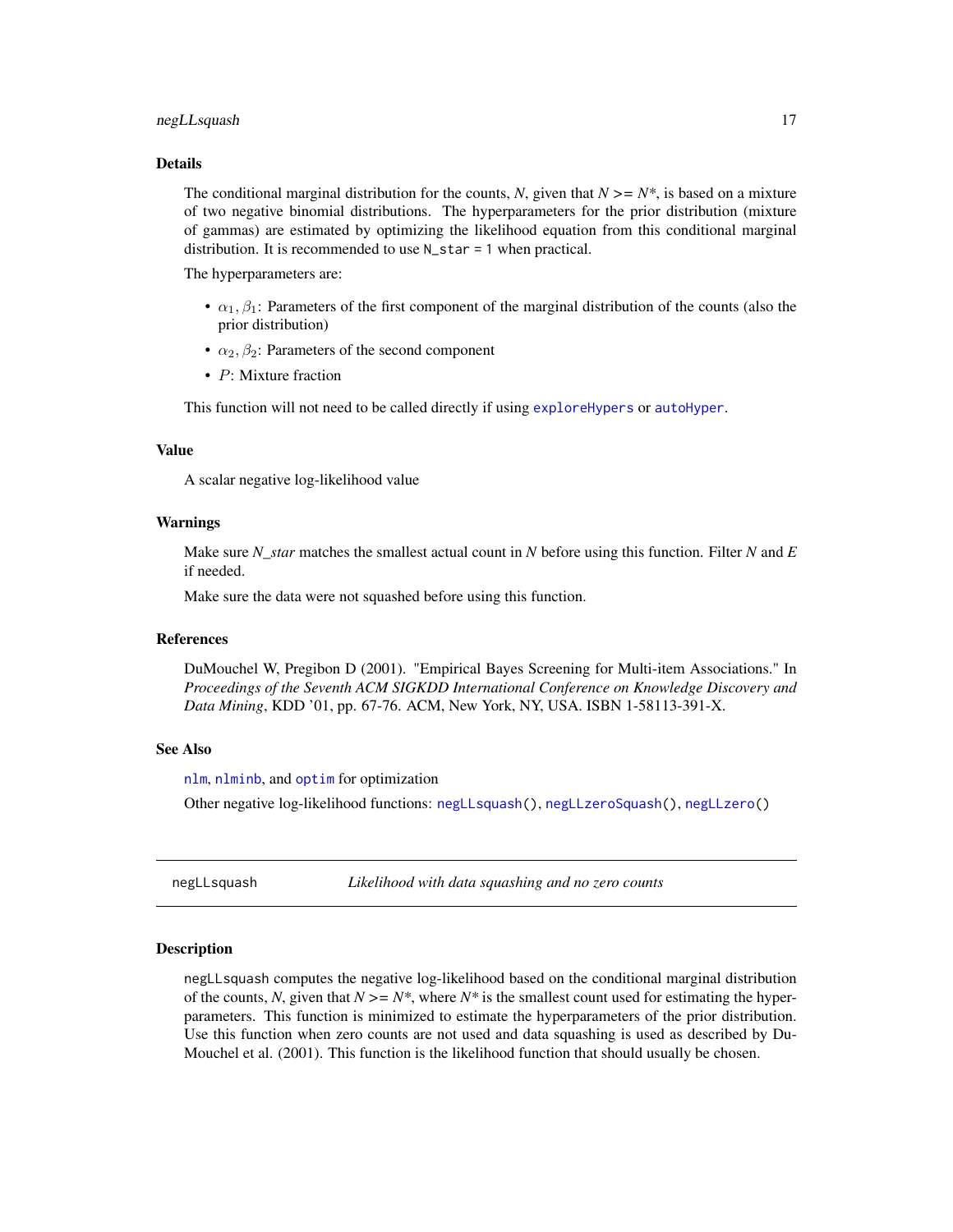#### <span id="page-17-0"></span>Usage

negLLsquash(theta, ni, ei, wi, N\_star = 1)

#### Arguments

| theta  | A numeric vector of hyperparameters ordered as: $\alpha_1, \beta_1, \alpha_2, \beta_2, P$ . |
|--------|---------------------------------------------------------------------------------------------|
| ni     | A whole number vector of squashed actual counts from squashData.                            |
| ei     | A numeric vector of squashed expected counts from squashData.                               |
| wi     | A whole number vector of bin weights from squashData.                                       |
| N star | A scalar whole number for the minimum count size used.                                      |

# Details

The conditional marginal distribution for the counts, *N*, given that  $N \geq N^*$ , is based on a mixture of two negative binomial distributions. The hyperparameters for the prior distribution (mixture of gammas) are estimated by optimizing the likelihood equation from this conditional marginal distribution. It is recommended to use N\_star = 1 when practical.

The hyperparameters are:

- $\alpha_1, \beta_1$ : Parameters of the first component of the marginal distribution of the counts (also the prior distribution)
- $\alpha_2, \beta_2$ : Parameters of the second component
- P: Mixture fraction

This function will not need to be called directly if using [exploreHypers](#page-10-1) or [autoHyper](#page-1-1).

# Value

A scalar negative log-likelihood value

#### Warnings

Make sure *N\_star* matches the smallest actual count in *ni* before using this function. Filter *ni*, *ei*, and *wi* if needed.

Make sure the data were actually squashed (see [squashData](#page-29-1)) before using this function.

# References

DuMouchel W, Pregibon D (2001). "Empirical Bayes Screening for Multi-item Associations." In *Proceedings of the Seventh ACM SIGKDD International Conference on Knowledge Discovery and Data Mining*, KDD '01, pp. 67-76. ACM, New York, NY, USA. ISBN 1-58113-391-X.

# See Also

[nlm](#page-0-0), [nlminb](#page-0-0), and [optim](#page-0-0) for optimization and [squashData](#page-29-1) for data squashing Other negative log-likelihood functions: [negLLzeroSquash\(](#page-19-1)), [negLLzero\(](#page-18-1)), [negLL\(](#page-15-1))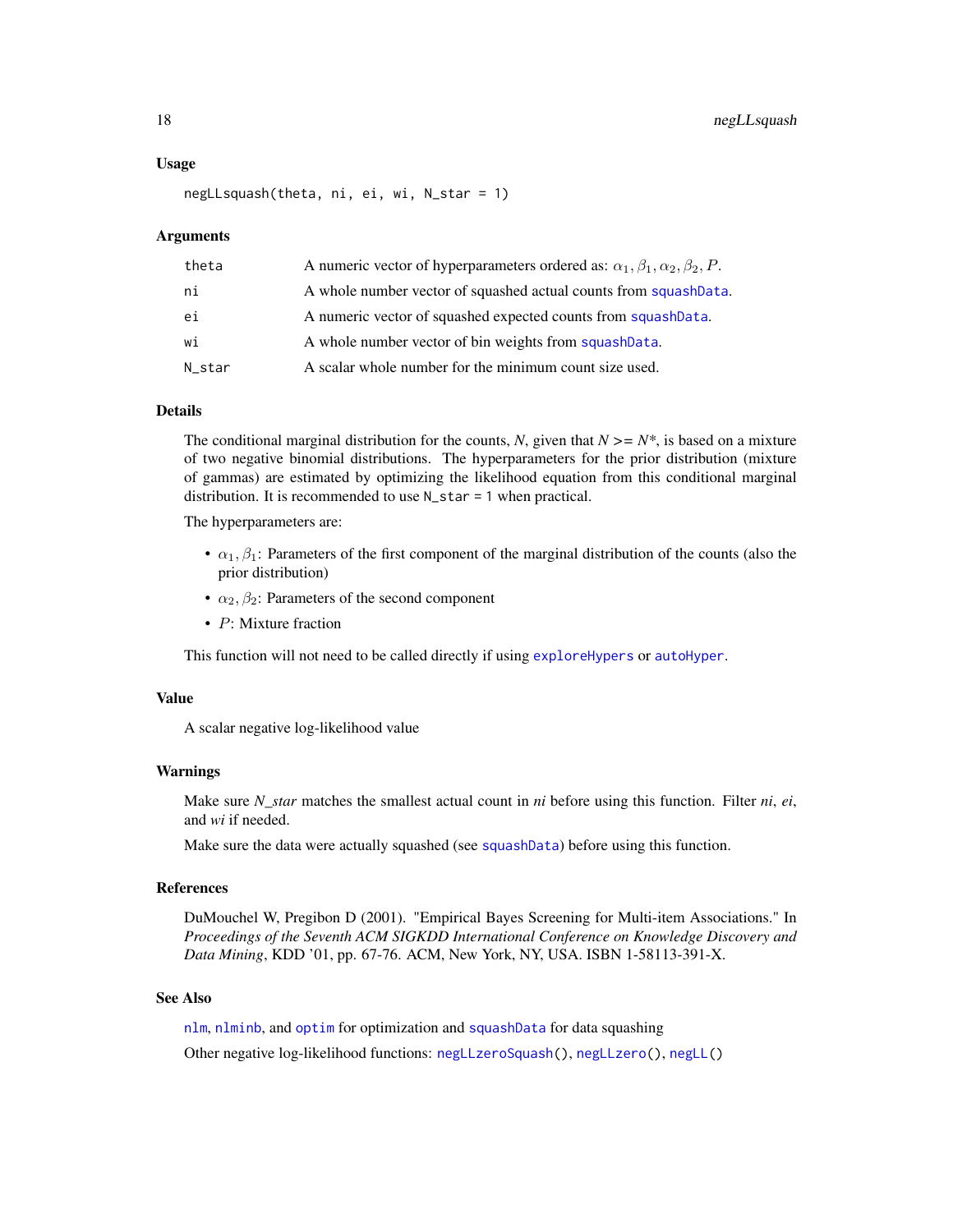#### <span id="page-18-0"></span>negLLzero 19

#### Examples

```
theta_init <- c(0.2, 0.1, 2, 4, 1/3) #initial guess
data(caers)
proc <- processRaw(caers)
squashed \leq squashData(proc, count = 1, bin_size = 100, keep_pts = 100)
squashed <- squashData(squashed, count = 2, bin_size = 10, keep_pts = 20)
negLLsquash(theta = theta_init, ni = squashed$N, ei = squashed$E,
            wi = squashed$weight)
#For hyperparameter estimation...
stats::nlminb(start = theta_init, objective = negLLsquash, ni = squashed$N,
              ei = squashed$E, wi = squashed$weight)
```
<span id="page-18-1"></span>

negLLzero *Likelihood with zero counts*

# **Description**

negLLzero computes the negative log-likelihood based on the unconditional marginal distribution of *N* (equation 12 in DuMouchel 1999, except taking negative natural log). This function is minimized to estimate the hyperparameters of the prior distribution. Use this function if including zero counts but not squashing data. Generally this function is not recommended ([negLLsquash](#page-16-1) is typically more efficient).

#### Usage

negLLzero(theta, N, E)

#### Arguments

| theta | A numeric vector of hyperparameters ordered as: $\alpha_1, \beta_1, \alpha_2, \beta_2, P$ . |
|-------|---------------------------------------------------------------------------------------------|
| N     | A whole number vector of actual counts from <b>processRaw</b> .                             |
| E     | A numeric vector of expected counts from processRaw.                                        |

# Details

The marginal distribution of the counts, *N*, is a mixture of two negative binomial distributions. The hyperparameters for the prior distribution (mixture of gammas) are estimated by optimizing the likelihood equation from this marginal distribution.

The hyperparameters are:

- $\alpha_1, \beta_1$ : Parameters of the first component of the marginal distribution of the counts (also the prior distribution)
- $\alpha_2, \beta_2$ : Parameters of the second component
- P: Mixture fraction

This function will not need to be called directly if using [exploreHypers](#page-10-1) or [autoHyper](#page-1-1).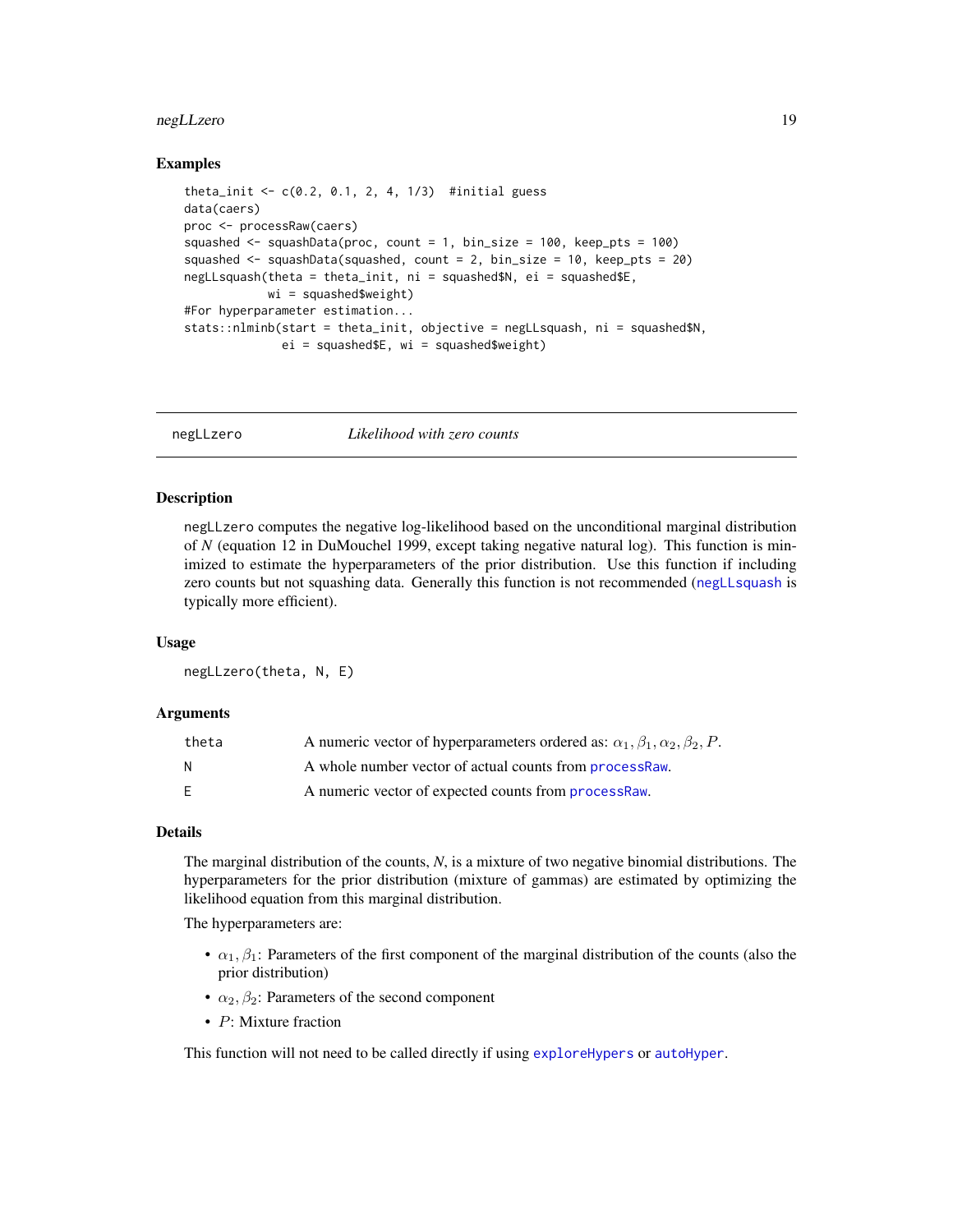# <span id="page-19-0"></span>Value

A scalar negative log-likelihood value.

#### Warnings

Make sure *N* actually contains zeroes before using this function. You should have used the zeroes = TRUE option when calling the [processRaw](#page-23-1) function.

Make sure the data were not squashed before using this function.

# References

DuMouchel W (1999). "Bayesian Data Mining in Large Frequency Tables, With an Application to the FDA Spontaneous Reporting System." *The American Statistician*, 53(3), 177-190.

# See Also

[nlm](#page-0-0), [nlminb](#page-0-0), and [optim](#page-0-0) for optimization

Other negative log-likelihood functions: [negLLsquash\(](#page-16-1)), [negLLzeroSquash\(](#page-19-1)), [negLL\(](#page-15-1))

<span id="page-19-1"></span>negLLzeroSquash *Likelihood with data squashing & zero counts*

# Description

negLLzeroSquash computes the negative log-likelihood based on the unconditional marginal distribution of *N* (DuMouchel et al. 2001). This function is minimized to estimate the hyperparameters of the prior distribution. Use this function if including zero counts and using data squashing. Generally this function is not recommended unless convergence issues occur without zero counts ([negLLsquash](#page-16-1) is typically more efficient).

#### Usage

```
negLLzeroSquash(theta, ni, ei, wi)
```
#### Arguments

| theta | A numeric vector of hyperparameters ordered as: $\alpha_1, \beta_1, \alpha_2, \beta_2, P$ . |
|-------|---------------------------------------------------------------------------------------------|
| ni    | A whole number vector of squashed actual counts from squashData.                            |
| еi    | A numeric vector of squashed expected counts from squashData.                               |
| wi    | A whole number vector of bin weights from squashData.                                       |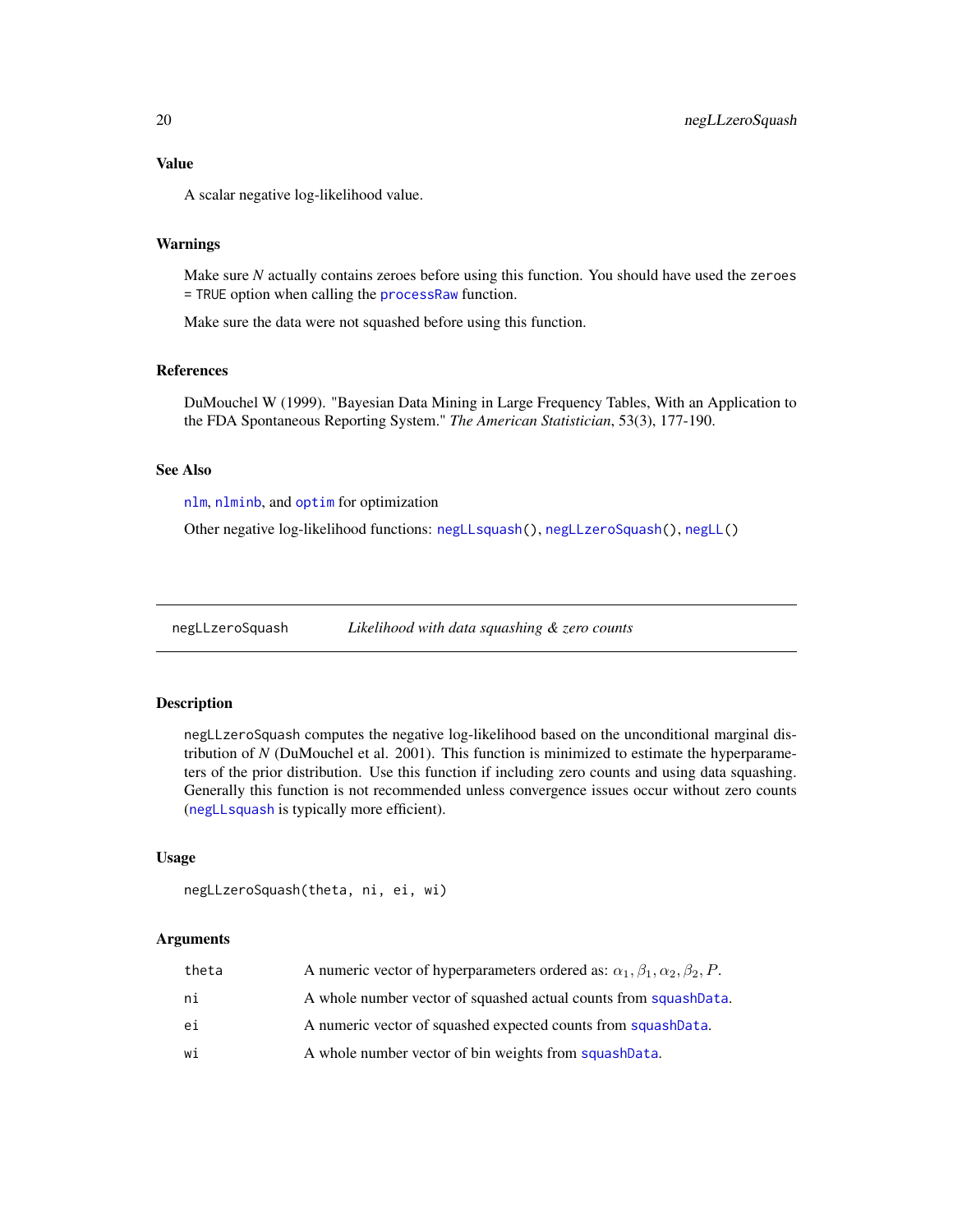#### <span id="page-20-0"></span>openEBGM 21

#### Details

The marginal distribution of the counts, *N*, is a mixture of two negative binomial distributions. The hyperparameters for the prior distribution (mixture of gammas) are estimated by optimizing the likelihood equation from this marginal distribution.

The hyperparameters are:

- $\alpha_1, \beta_1$ : Parameters of the first component of the marginal distribution of the counts (also the prior distribution)
- $\alpha_2, \beta_2$ : Parameters of the second component
- P: Mixture fraction

This function will not need to be called directly if using [exploreHypers](#page-10-1) or [autoHyper](#page-1-1).

#### Value

A scalar negative log-likelihood value.

#### Warnings

Make sure *ni* actually contains zeroes before using this function. You should have used the zeroes = TRUE option when calling the processRaw function.

Make sure the data were actually squashed (see [squashData](#page-29-1)) before using this function.

#### **References**

DuMouchel W, Pregibon D (2001). "Empirical Bayes Screening for Multi-item Associations." In *Proceedings of the Seventh ACM SIGKDD International Conference on Knowledge Discovery and Data Mining*, KDD '01, pp. 67-76. ACM, New York, NY, USA. ISBN 1-58113-391-X.

# See Also

[nlm](#page-0-0), [nlminb](#page-0-0), and [optim](#page-0-0) for optimization and [squashData](#page-29-1) for data squashing Other negative log-likelihood functions: [negLLsquash\(](#page-16-1)), [negLLzero\(](#page-18-1)), [negLL\(](#page-15-1))

openEBGM openEBGM*: EBGM Scores for Mining Large Contingency Tables*

#### **Description**

openEBGM is a Bayesian data mining package for calculating Empirical Bayes scores based on the *Gamma-Poisson Shrinker* (*GPS*) model for large, sparse contingency (frequency) tables. openEBGM includes several important functions implementing DuMouchel's (1999, 2001) methods for calculating the EBGM (Empirical Bayes Geometric Mean) score and the quantile scores used to create credibility intervals. Some simple disproportionality scores (relative report rate and proportional reporting ratio) are also included. Adverse event report data are used as an example application. Much of openEBGM's code is derived from the PhViD and mederrRank packages.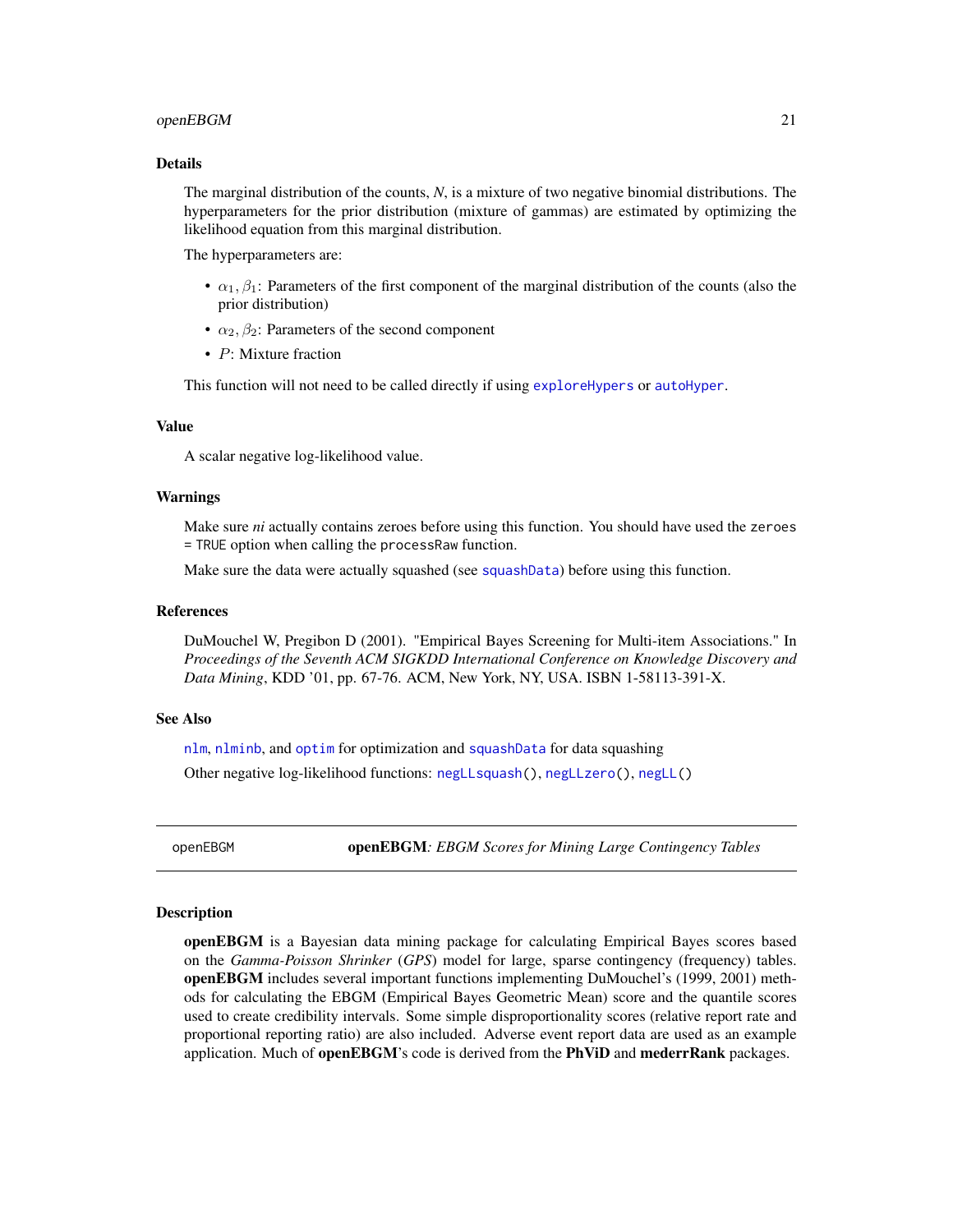#### <span id="page-21-0"></span>Data preparation & squashing functions

The data preparation function, [processRaw](#page-23-1), converts raw data into actual and expected counts for product/event pairs. [processRaw](#page-23-1) also adds the relative reporting ratio (RR) and proportional reporting ratio (PRR). The data squashing function, [squashData](#page-29-1), implements the simple version of data squashing described in DuMouchel et al. (2001). Data squashing can be used to reduce computational burden.

#### Negative log-likelihood functions

The negative log-likelihood functions ([negLL](#page-15-1), [negLLsquash](#page-16-1), [negLLzero](#page-18-1), and [negLLzeroSquash](#page-19-1)) provide the means of calculating the negative log-likelihoods as mentioned in the DuMouchel papers. DuMouchel uses the likelihood function, based on the marginal distributions of the counts, to estimate the hyperparameters of the prior distribution.

#### Hyperparameter estimation functions

The hyperparameter estimation functions ([exploreHypers](#page-10-1) and [autoHyper](#page-1-1)) use gradient-based approaches to estimate the hyperparameters,  $\theta$ , of the prior distribution (gamma mixture) using the negative log-likelihood functions from the marginal distributions of the counts (negative binomial). θ is a vector containing five parameters ( $\alpha_1$ ,  $\beta_1$ ,  $\alpha_2$ ,  $\beta_2$ , and P). [hyperEM](#page-12-1) estimates θ using a version of the EM algorithm.

#### Posterior distribution functions

The posterior distribution functions calculate the mixture fraction  $(Qn)$  $(Qn)$  $(Qn)$ , geometric mean ([ebgm](#page-7-1)), and quantiles ([quantBisect](#page-27-1)) of the posterior distribution. Alternatively, [ebScores](#page-8-1) can be used to create an object of class openEBGM that contains the EBGM and quantiles scores. Appropriate methods exist for the generic functions [print](#page-0-0), [summary](#page-0-0), and [plot](#page-0-0) for openEBGM objects.

#### References

Ahmed I, Poncet A (2016). PhViD: an R package for PharmacoVigilance signal Detection. *R package version 1.0.8*.

Venturini S, Myers J (2015). mederrRank: Bayesian Methods for Identifying the Most Harmful Medication Errors. *R package version 0.0.8*.

DuMouchel W (1999). "Bayesian Data Mining in Large Frequency Tables, With an Application to the FDA Spontaneous Reporting System." *The American Statistician*, 53(3), 177-190.

DuMouchel W, Pregibon D (2001). "Empirical Bayes Screening for Multi-item Associations." In *Proceedings of the Seventh ACM SIGKDD International Conference on Knowledge Discovery and Data Mining*, KDD '01, pp. 67-76. ACM, New York, NY, USA. ISBN 1-58113-391-X.

Evans SJW, Waller P, Davis S (2001). "Use of Proportional Reporting Ratios (PRRs) for Signal Generation from Spontaneous Adverse Drug Reaction Reports." *Pharmacoepidemiology and Drug Safety*, 10(6), 483-486.

FDA (2017). "CFSAN Adverse Event Reporting System (CAERS)." URL [https://www.fda.gov/](https://www.fda.gov/Food/ComplianceEnforcement/ucm494015.htm) [Food/ComplianceEnforcement/ucm494015.htm](https://www.fda.gov/Food/ComplianceEnforcement/ucm494015.htm).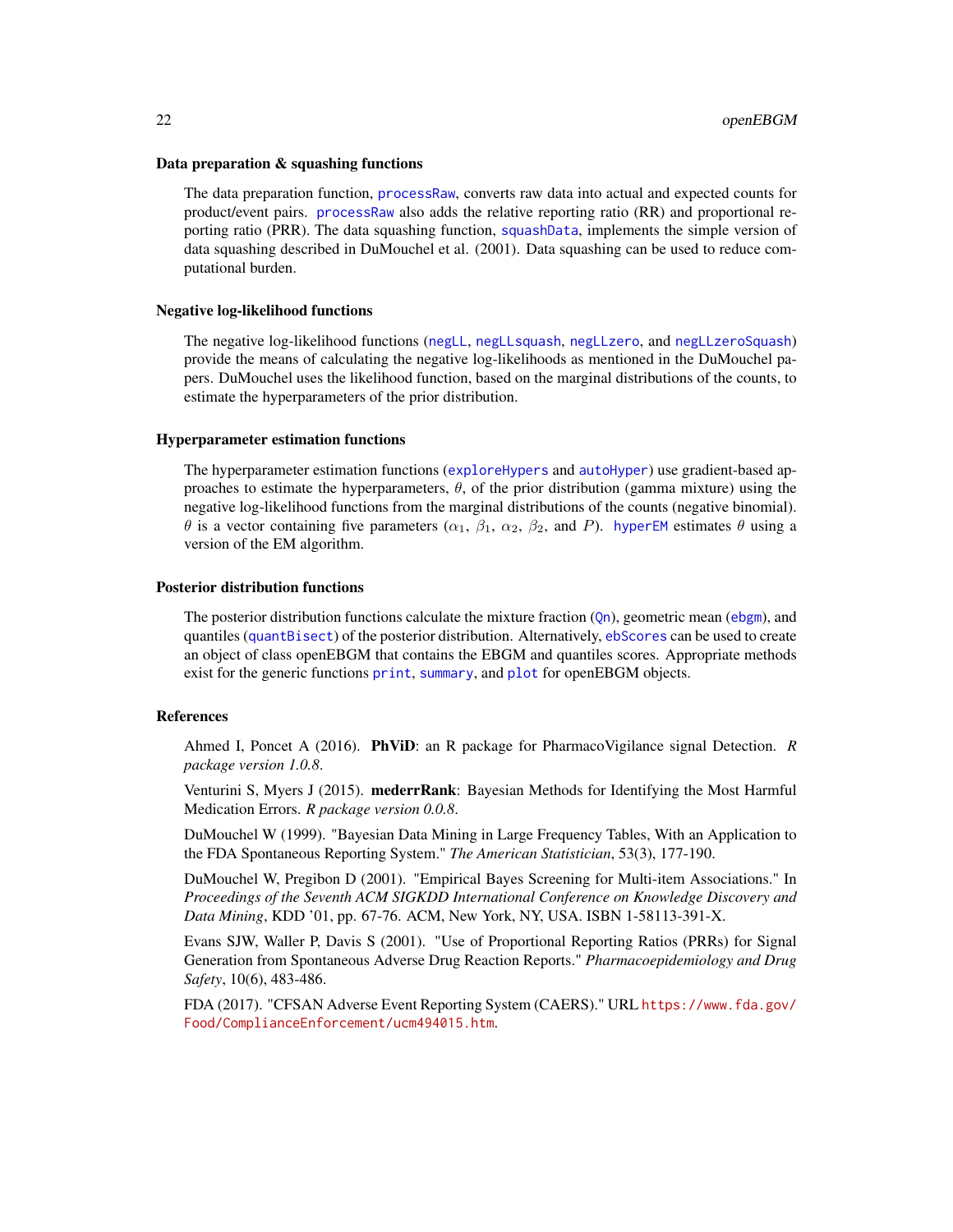<span id="page-22-0"></span>plot.openEBGM *Plot an openEBGM object*

# Description

Plot an openEBGM object

#### Usage

```
## S3 method for class 'openEBGM'
plot(x, y = NULL, event = NULL, plot_type = "bar", ...)
```
# Arguments

| x         | An openEBGM object constructed by ebScores()                                    |
|-----------|---------------------------------------------------------------------------------|
| v         | Unused parameter to satisfy generic function requirement                        |
| event     | An (optional) specification of an event to subset the data by.                  |
| plot.type | A character vector specifying which type of plot should be output. See details. |
| $\cdots$  | Arguments to be passed to methods                                               |

# Details

There are three different types of plots that the plot function may produce when called on an openEBGM object. These are

- bar
- shrinkage
- histogram

A bar chart displays the top ten product-symptom EBGM scores, as well as error bars which display the highest and lowest of the quantiles chosen at the time of instantiating the openEBGM object. A shrinkage plot plots EBGM score on the y axis, and the natural log of the RR on the x axis. This plot is also called a squid plot and was conceived by Stuart Chirtel. Finally, a histogram simply displays a histogram of the EBGM scores.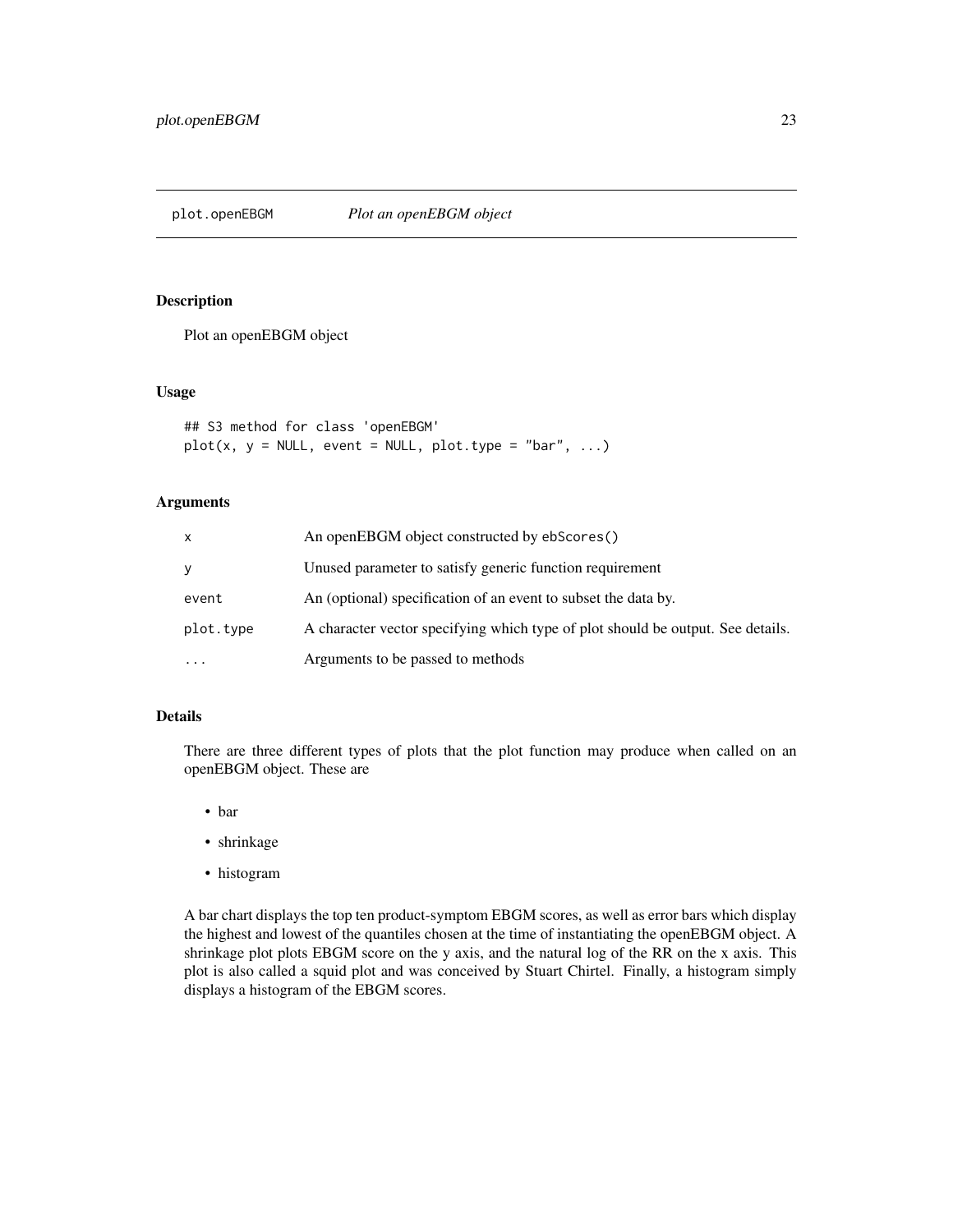<span id="page-23-0"></span>

## Description

Print an openEBGM object

# Usage

## S3 method for class 'openEBGM'  $print(x, threshold = 2, ...)$ 

#### Arguments

| X         | An openEBGM object constructed by ebScores()                                               |
|-----------|--------------------------------------------------------------------------------------------|
| threshold | A numeric value indicating the minimum threshold for QUANT or EBGM val-<br>ues to display. |
| $\cdots$  | Arguments to be passed to other methods                                                    |

<span id="page-23-1"></span>

# Description

processRaw finds the actual and expected counts using the methodology described by DuMouchel (1999); however, an adjustment is applied to expected counts to prevent double-counting (i.e., using unique marginal ID counts instead of contingency table marginal totals). Also calculates the relative reporting ratio (*RR*) and the proportional reporting ratio (*PRR*).

# Usage

```
processRaw(
  data,
  stratify = FALSE,
  zeroes = FALSE,
  digits = 2,
  max\_cats = 10,
  list_ids = FALSE
\mathcal{E}
```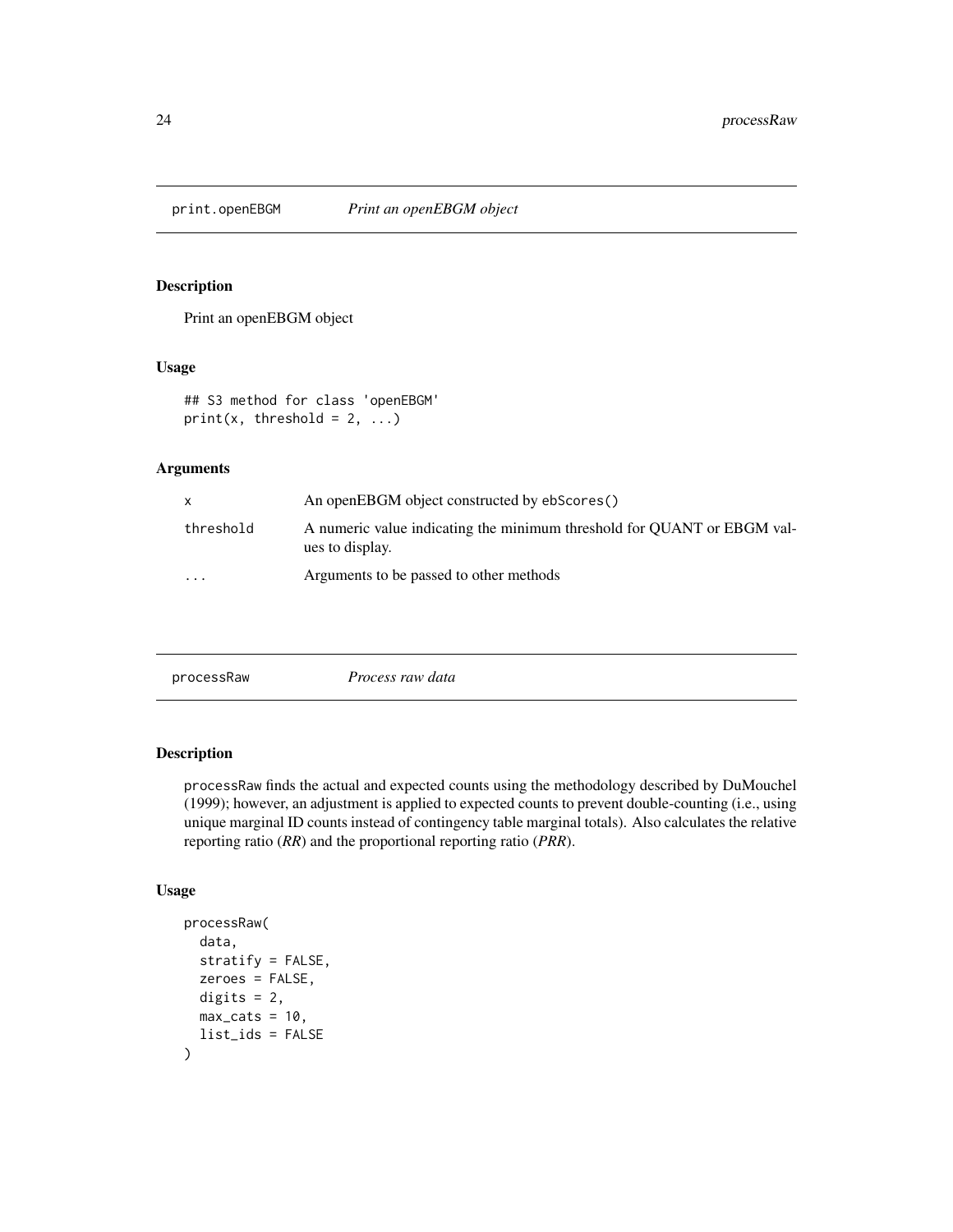#### processRaw 25

#### Arguments

| data        | A data frame containing columns named: <i>id, varl,</i> and <i>varl</i> . Possibly in-<br>cludes columns for stratification variables identified by the substring 'strat' (e.g.<br>strat_age). Other columns will be ignored.    |
|-------------|----------------------------------------------------------------------------------------------------------------------------------------------------------------------------------------------------------------------------------|
| stratify    | A logical scalar (TRUE or FALSE) specifying if stratification is to be used.                                                                                                                                                     |
| zeroes      | A logical scalar specifying if zero counts should be included. Using zero counts<br>is only recommended for small data sets because it will dramatically increase<br>run time.                                                   |
| digits      | A whole number scalar specifying how many decimal places to use for rounding<br>RR and PRR.                                                                                                                                      |
| $max\_cats$ | A whole number scalar specifying the maximum number of categories to allow<br>in any given stratification variable. Used to help prevent a situation where the<br>user forgets to categorize a continuous variable, such as age. |
| list_ids    | A logical scalar specifying if a column for pipe-concatenated IDs should be<br>returned.                                                                                                                                         |

#### Details

An *id* column must be included in data. If your data set does not include IDs, make a column of unique IDs using df\$id <-1:nrow(df). However, unique IDs should only be constructed if the cells in the contingency table are mutually exclusive. For instance, unique IDs for each row in data are not appropriate with CAERS data since a given report can include multiple products and/or adverse events.

Stratification variables are identified by searching for the substring *'strat'*. Only variables containing *'strat'* (case sensitive) will be used as stratification variables. *PRR* calculations ignore stratification, but *E* and *RR* calculations are affected. A warning will be displayed if any stratum contains less than 50 unique IDs.

If a *PRR* calculation results in division by zero, Inf is returned.

#### Value

A data frame with actual counts (*N*), expected counts (*E*), relative reporting ratio (*RR*), and proportional reporting ratio (*PRR*) for *var1-var2* pairs. Also includes a column for IDs (*ids*) if list\_ids = TRUE.

### Warnings

Use of the zeroes = TRUE option will result in a considerable increase in runtime. Using zero counts is not recommended if the contingency table is moderate or large in size (~500K cells or larger). However, using zeroes could be useful if the optimization algorithm fails to converge when estimating hyperparameters.

Any columns in data containing the substring *'strat'* in the column name will be considered stratification variables, so verify that you do not have any extraneous columns with that substring.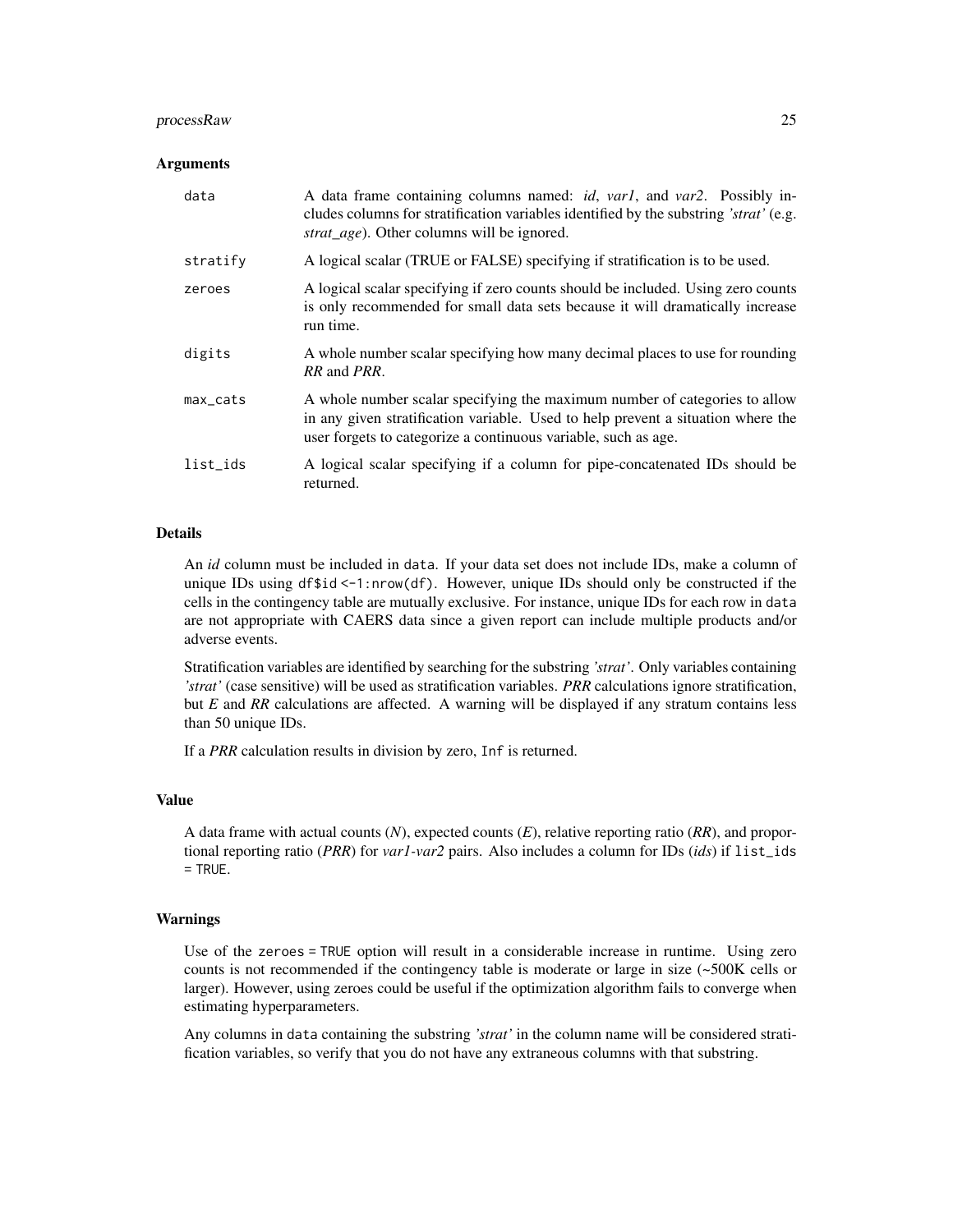#### <span id="page-25-0"></span>References

DuMouchel W (1999). "Bayesian Data Mining in Large Frequency Tables, With an Application to the FDA Spontaneous Reporting System." *The American Statistician*, 53(3), 177-190.

# Examples

```
var1 <- c("product_A", rep("product_B", 3), "product_C",
           rep("product_A", 2), rep("product_B", 2), "product_C")
var2 <- c("event_1", rep("event_2", 2), rep("event_3", 2),
           "event_2", rep("event_3", 3), "event_1")
strat1 <- c(rep("Male", 5), rep("Female", 3), rep("Male", 2))
strat2 <- c(rep("age_cat1", 5), rep("age_cat1", 3), rep("age_cat2", 2))
dat <- data.frame(
  var1 = var1, var2 = var2, strat1 = strat1, strat2 = strat2,
  stringsAsFactors = FALSE
\lambdadat$id <- 1:nrow(dat)
processRaw(dat)
suppressWarnings(
  processRaw(dat, stratify = TRUE)
)
processRaw(dat, zeroes = TRUE)
suppressWarnings(
  processRaw(dat, stratify = TRUE, zeroes = TRUE)
)
processRaw(dat, list_ids = TRUE)
```
<span id="page-25-1"></span>

Qn *Calculate Qn*

#### Description

Qn calculates  $Q_n$ , the posterior probability that  $\lambda$  came from the first component of the mixture, given  $N = n$  (Eq. 6, DuMouchel 1999).  $Q_n$  is the mixture fraction for the posterior distribution.

#### Usage

Qn(theta\_hat, N, E)

# Arguments

| theta_hat | A numeric vector of hyperparameter estimates (likely from autoHyper or from<br>directly minimizing negLLsquash) ordered as: $\alpha_1, \beta_1, \alpha_2, \beta_2, P$ . |
|-----------|-------------------------------------------------------------------------------------------------------------------------------------------------------------------------|
| N         | A whole number vector of actual counts from <b>processRaw</b> .                                                                                                         |
| E.        | A numeric vector of expected counts from <b>processRaw</b> .                                                                                                            |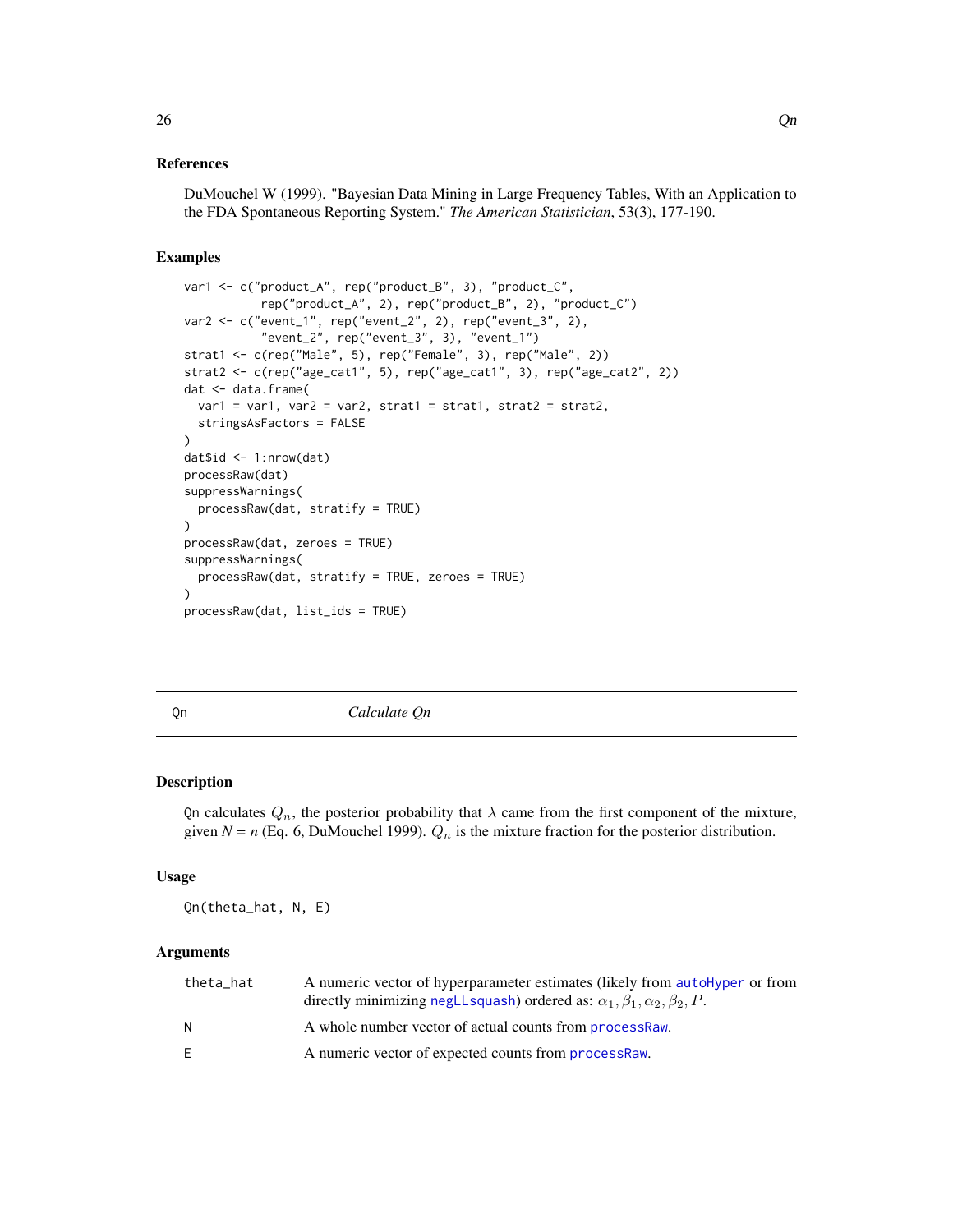# <span id="page-26-0"></span>Details

The hyperparameter estimates (theta\_hat) are:

- $\alpha_1, \beta_1$ : Parameter estimates of the first component of the prior distribution
- $\alpha_2, \beta_2$ : Parameter estimates of the second component
- P: Mixture fraction estimate of the prior distribution

# Value

A numeric vector of probabilities.

# References

DuMouchel W (1999). "Bayesian Data Mining in Large Frequency Tables, With an Application to the FDA Spontaneous Reporting System." *The American Statistician*, 53(3), 177-190.

# See Also

[autoHyper](#page-1-1), [exploreHypers](#page-10-1), [negLLsquash](#page-16-1), [negLL](#page-15-1), [negLLzero](#page-18-1), and [negLLzeroSquash](#page-19-1) for hyperparameter estimation.

[processRaw](#page-23-1) for finding counts.

Other posterior distribution functions: [ebgm\(](#page-7-1)), [quantBisect\(](#page-27-1))

# Examples

```
theta_init <- data.frame(
  alpha1 = c(0.2, 0.1),beta1 = c(0.1, 0.1),alpha2 = c(2, 10),
  beta2 = c(4, 10),
  p = c(1/3, 0.2))
data(caers)
proc <- processRaw(caers)
squashed <- squashData(proc, bin_size = 100, keep_pts = 100)
squashed <- squashData(squashed, count = 2, bin_size = 10, keep_pts = 20)
suppressWarnings(
  theta_hat \leq autoHyper(data = squashed, theta_init = theta_init)$estimates
\mathcal{L}qn \leq Qn(theta_hat, N = proc$N, E = proc$E)
head(qn)
```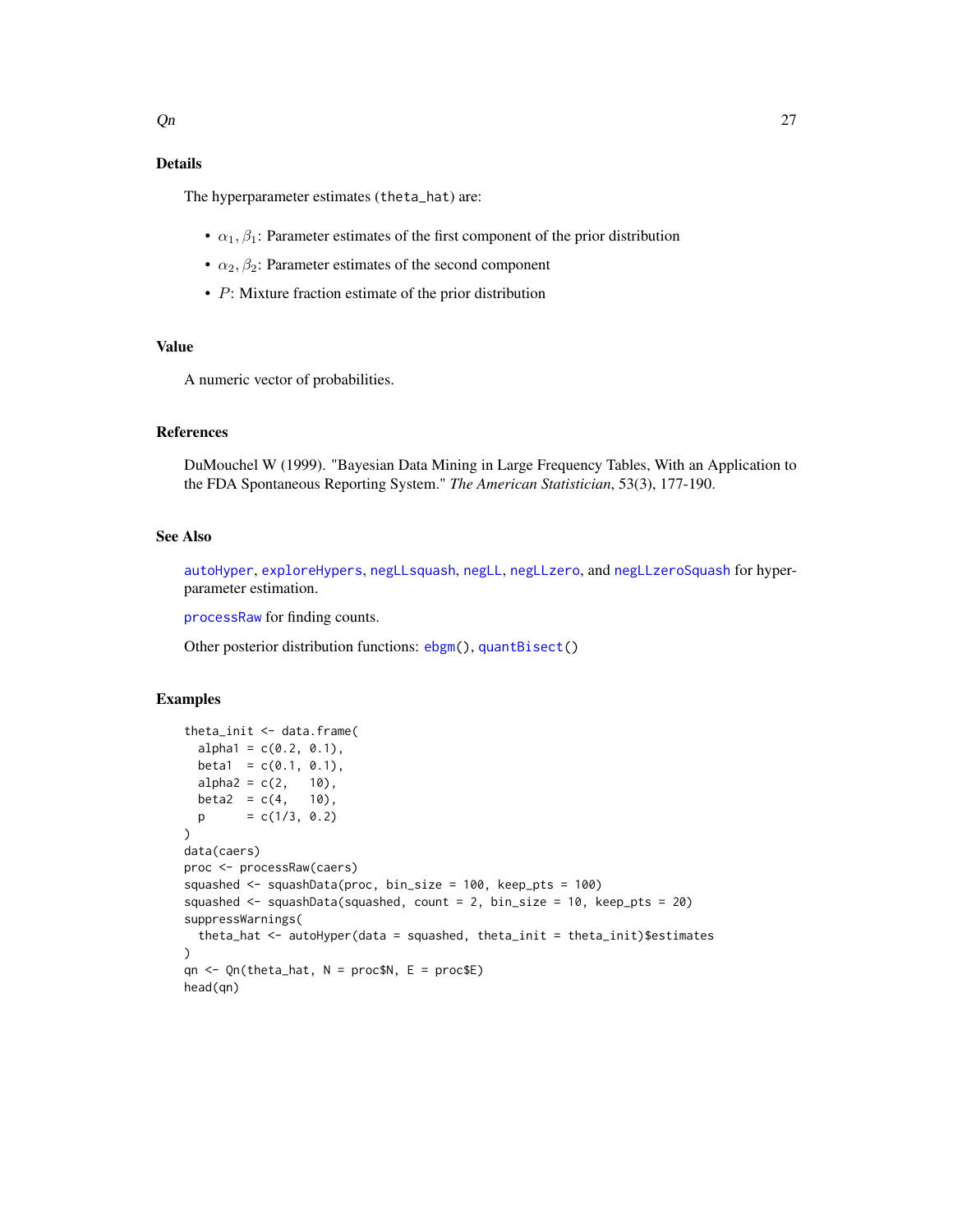<span id="page-27-1"></span><span id="page-27-0"></span>

# Description

quantBisect finds the desired quantile of the posterior distribution using the bisection method. Used to create credibility limits.

# Usage

```
quantBisect(
 percent,
  theta_hat,
 N,
 E,
  qn,
  digits = 2,
 limits = c(-1e+05, 1e+05),
 max\_iter = 2000)
```
# Arguments

| percent                | A numeric scalar between 1 and 99 for the desired percentile (e.g., 5 for 5th<br>percentile).                                                                               |
|------------------------|-----------------------------------------------------------------------------------------------------------------------------------------------------------------------------|
| theta_hat              | A numeric vector of hyperparameter estimates (likely from autoHyper or from<br>directly minimizing negLLsquash) ordered as: $\alpha_1, \beta_1, \alpha_2, \beta_2, P$ .     |
| N                      | A whole number vector of actual counts from processRaw.                                                                                                                     |
| E                      | A numeric vector of expected counts from processRaw.                                                                                                                        |
| qn                     | A numeric vector of posterior probabilities that $\lambda$ came from the first component<br>of the mixture, given $N = n$ (i.e., the mixture fraction). See function $Qn$ . |
| digits                 | A scalar whole number that determines the number of decimal places used when<br>rounding the results.                                                                       |
| limits                 | A whole number vector of length 2 for the upper and lower bounds of the search<br>space.                                                                                    |
| $max$ <sub>Liter</sub> | A whole number scalar for the maximum number of iterations. Used to prevent<br>infinite loops.                                                                              |

#### Details

The hyperparameter estimates (theta\_hat) are:

- $\alpha_1, \beta_1$ : Parameter estimates of the first component of the prior distribution
- $\alpha_2, \beta_2$ : Parameter estimates of the second component
- P: Mixture fraction estimate of the prior distribution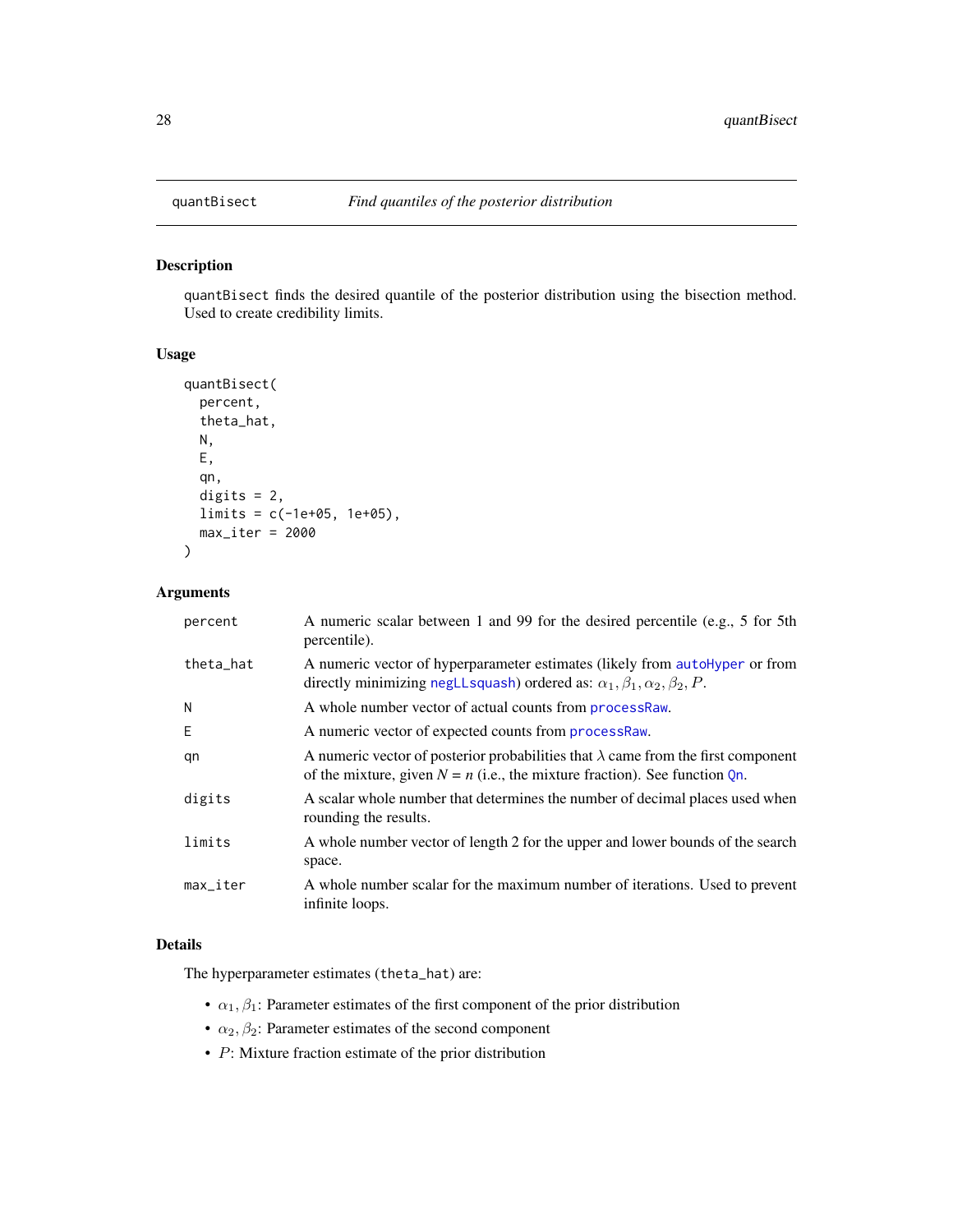#### <span id="page-28-0"></span>quantBisect 29

Although this function can find any quantile of the posterior distribution, it will often be used to calculate the 5th and 95th percentiles to create a 90% credibility interval.

The quantile is calculated by solving for x in the general equation  $F(x) = cutoff$ , or equivalently,  $F(x) - \alpha \alpha f f = 0$ , where  $F(x)$  is the cumulative distribution function of the posterior distribution and  $cutoff$  is the appropriate cutoff level (e.g., 0.05 for the 5th percentile).

#### Value

A numeric vector of quantile estimates.

#### Warning

The digits argument determines the tolerance for the bisection algorithm. The more decimal places you want returned, the longer the run time.

### See Also

[https://en.wikipedia.org/wiki/Bisection\\_method](https://en.wikipedia.org/wiki/Bisection_method)

[autoHyper](#page-1-1), [exploreHypers](#page-10-1), [negLLsquash](#page-16-1), [negLL](#page-15-1), [negLLzero](#page-18-1), and [negLLzeroSquash](#page-19-1) for hyperparameter estimation.

[processRaw](#page-23-1) for finding counts.

[Qn](#page-25-1) for finding mixture fractions.

Other posterior distribution functions: [Qn\(](#page-25-1)), [ebgm\(](#page-7-1))

#### Examples

```
theta_init <- data.frame(
 alpha1 = c(0.2, 0.1),beta1 = c(0.1, 0.1),alpha2 = c(2, 10),
 beta2 = c(4, 10),
 p = c(1/3, 0.2)\mathcal{L}data(caers)
proc <- processRaw(caers)
squashed <- squashData(proc, bin_size = 100, keep_pts = 100)
squashed <- squashData(squashed, count = 2, bin_size = 10, keep_pts = 20)
suppressWarnings(
 theta_hat <- autoHyper(data = squashed, theta_init = theta_init)$estimates
\lambdaqn <- Qn(theta_hat, N = proc$N, E = proc$E)
proc$QUANT_05 <- quantBisect(percent = 5, theta = theta_hat, N = proc$N,
                             E = \text{proc$E, qn = qn}proc$QUANT_95 <- quantBisect(percent = 95, theta = theta_hat, N = proc$N,
                             E = \text{proc$E, qn = qn}head(proc)
```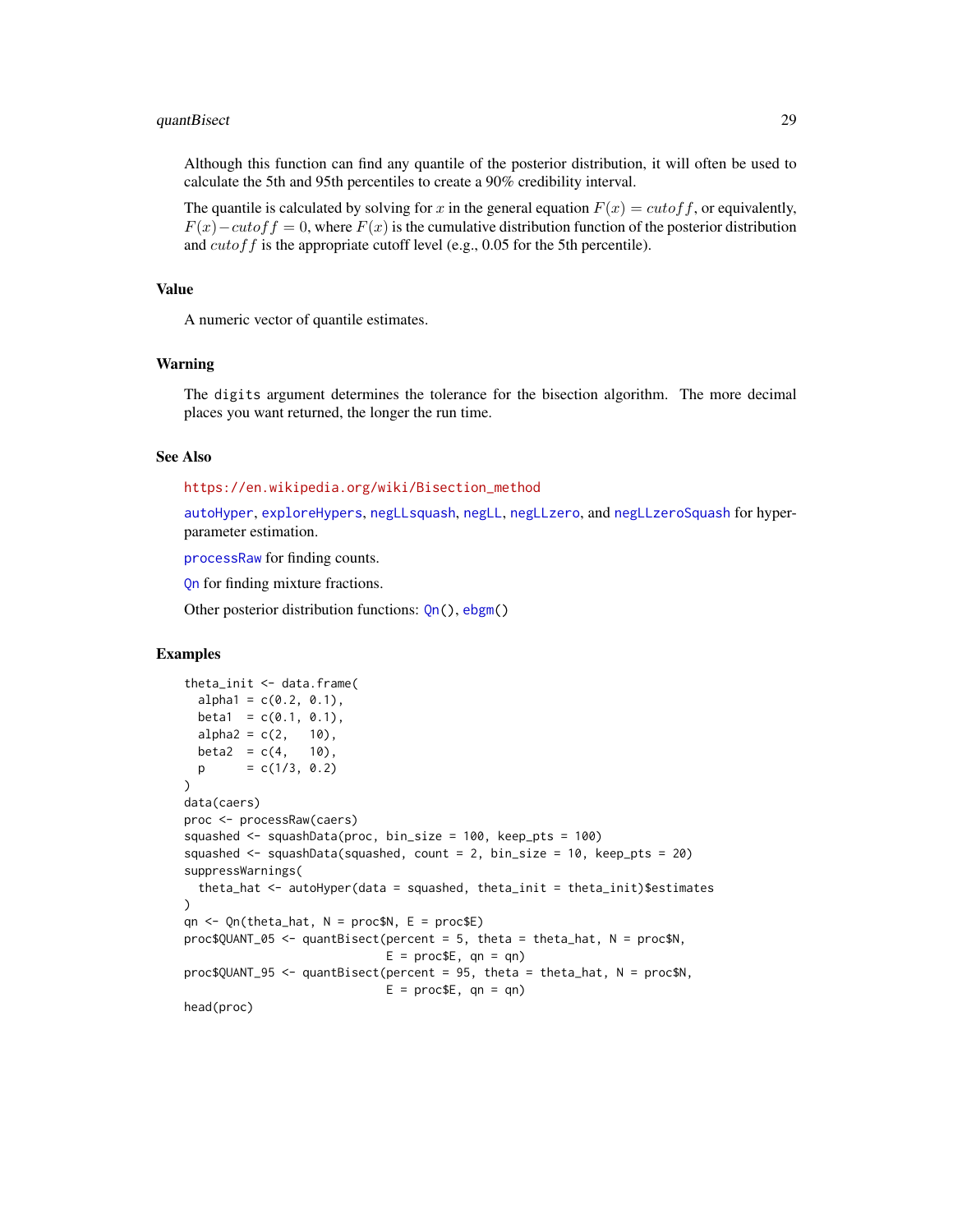<span id="page-29-1"></span><span id="page-29-0"></span>

#### **Description**

squashData squashes data by binning expected counts, *E*, for a given actual count, *N*, using bin means as the expected counts for the reduced data set. The squashed points are weighted by bin size. Data can be squashed to reduce computational burden (see DuMouchel et al., 2001) when estimating the hyperparameters.

# Usage

```
squashData(
  data,
  count = 1,
 bin\_size = 50,
 keep\_pts = 100,min_bin = 50,
 min_pts = 500)
```
#### Arguments

| data     | A data frame (typically from processRaw or a previous call to squashData)<br>containing columns named $N$ , E, and (possibly) <i>weight</i> . Can contain additional<br>columns, which will be ignored. |
|----------|---------------------------------------------------------------------------------------------------------------------------------------------------------------------------------------------------------|
| count    | A non-negative scalar whole number for the count size, $N$ , used for binning                                                                                                                           |
| bin_size | A scalar whole number $(>= 2)$                                                                                                                                                                          |
| keep_pts | A nonnegative scalar whole number for number of points with the largest ex-<br>pected counts to leave unsquashed. Used to help prevent "oversquashing".                                                 |
| min_bin  | A positive scalar whole number for the minimum number of bins needed. Used<br>to help prevent "oversquashing".                                                                                          |
| min_pts  | A positive scalar whole number for the minimum number of original (unsquashed)<br>points needed for squashing. Used to help prevent "oversquashing".                                                    |

# Details

Can be used iteratively (count  $= 1$ , then 2, etc.).

The *N* column in data will be coerced using [as.integer](#page-0-0), and *E* will be coerced using [as.numeric](#page-0-0). Missing data are not allowed.

Since the distribution of expected counts, *E*, tends to be skewed to the right, the largest *E*s are not squashed by default. This behavior can be changed by setting the keep\_pts argument to zero (0); however, this is not recommended. Squashing the largest *E*s could result in a large loss of information, so it is recommended to use a value of 100 or more for keep\_pts.

Values for keep\_pts, min\_bin, and min\_pts should typically be at least as large as the default values.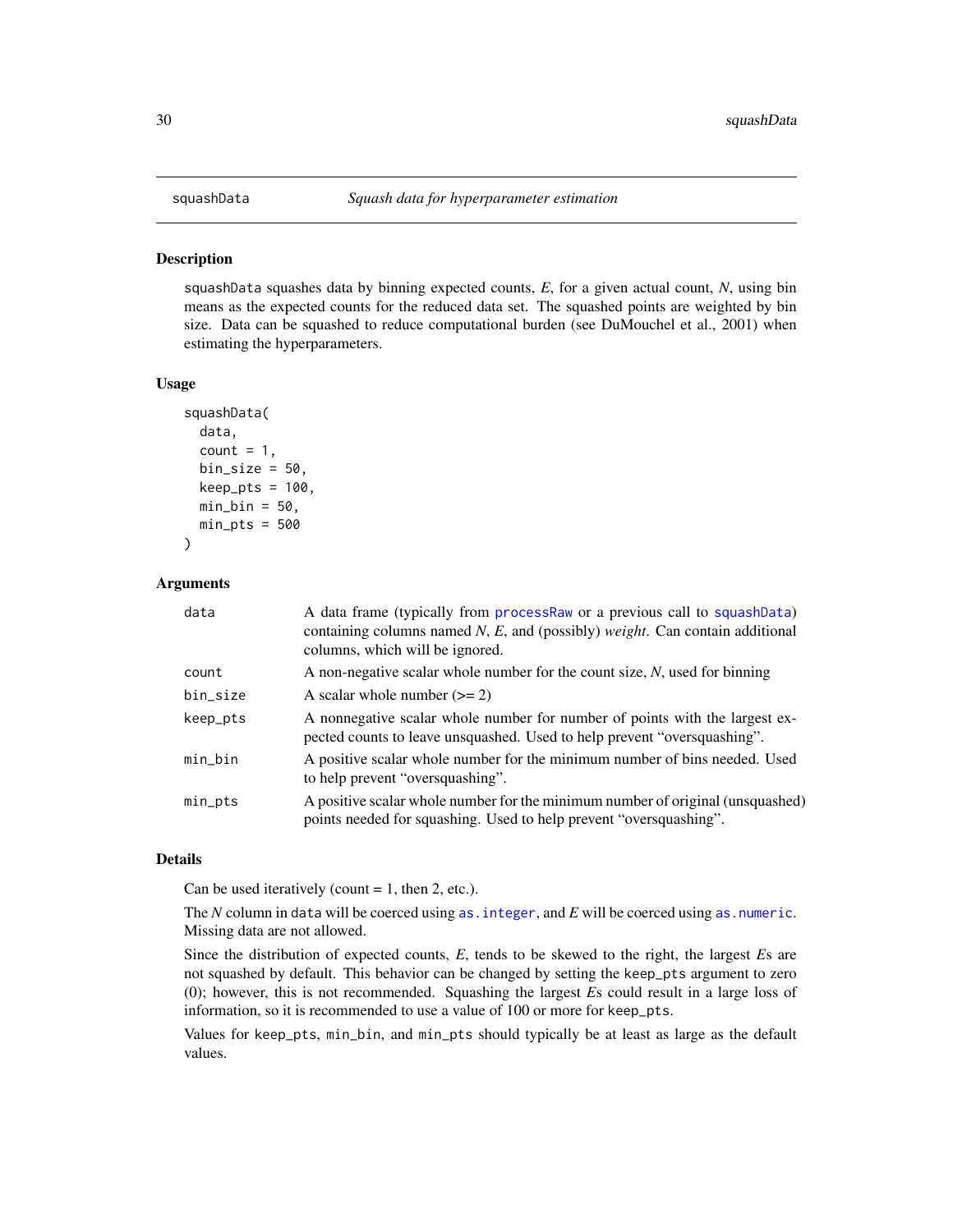#### <span id="page-30-0"></span>Value

A data frame with column names *N*, *E*, and *weight* containing the reduced data set.

# References

DuMouchel W, Pregibon D (2001). "Empirical Bayes Screening for Multi-item Associations." In *Proceedings of the Seventh ACM SIGKDD International Conference on Knowledge Discovery and Data Mining*, KDD '01, pp. 67-76. ACM, New York, NY, USA. ISBN 1-58113-391-X.

#### See Also

[processRaw](#page-23-1) for data preparation and [autoSquash](#page-4-1) for automatically squashing an entire data set in one function call

# Examples

```
set.seed(483726)
dat \le data.frame(var1 = letters[1:26], var2 = LETTERS[1:26],
                 N = c(rep(\emptyset, 11), rep(1, 10), rep(2, 4), rep(3, 1)),E = round(abs(c(rnorm(11, 0), rnorm(10, 1), rnorm(4, 2),rnorm(1, 3))), 3),
                 stringsAsFactors = FALSE
)
(zeroes \leq squashData(dat, count = 0, bin_size = 3, keep_pts = 1,
                     min_b = 2, min_pts = 2)
(ones <- squashData(zeroes, bin_size = 2, keep_pts = 1,
                   min_b = 2, min_pts = 2)
(twos <- squashData(ones, count = 2, bin_size = 2, keep_pts = 1,
                   min_b = 2, min_pts = 2)
squashData(zeroes, bin_size = 2, keep_pts = 0,
          min_b = 2, min_pts = 2squashData(zeroes, bin_size = 2, keep_pts = 1,
          min_b = 2, min_pts = 2squashData(zeroes, bin_size = 2, keep_pts = 2,
          min_b = 2, min_pts = 2squashData(zeroes, bin_size = 2, keep_pts = 3,
          min_b = 2, min_pts = 2
```
summary.openEBGM *Summarize an openEBGM object*

# Description

Summarize an openEBGM object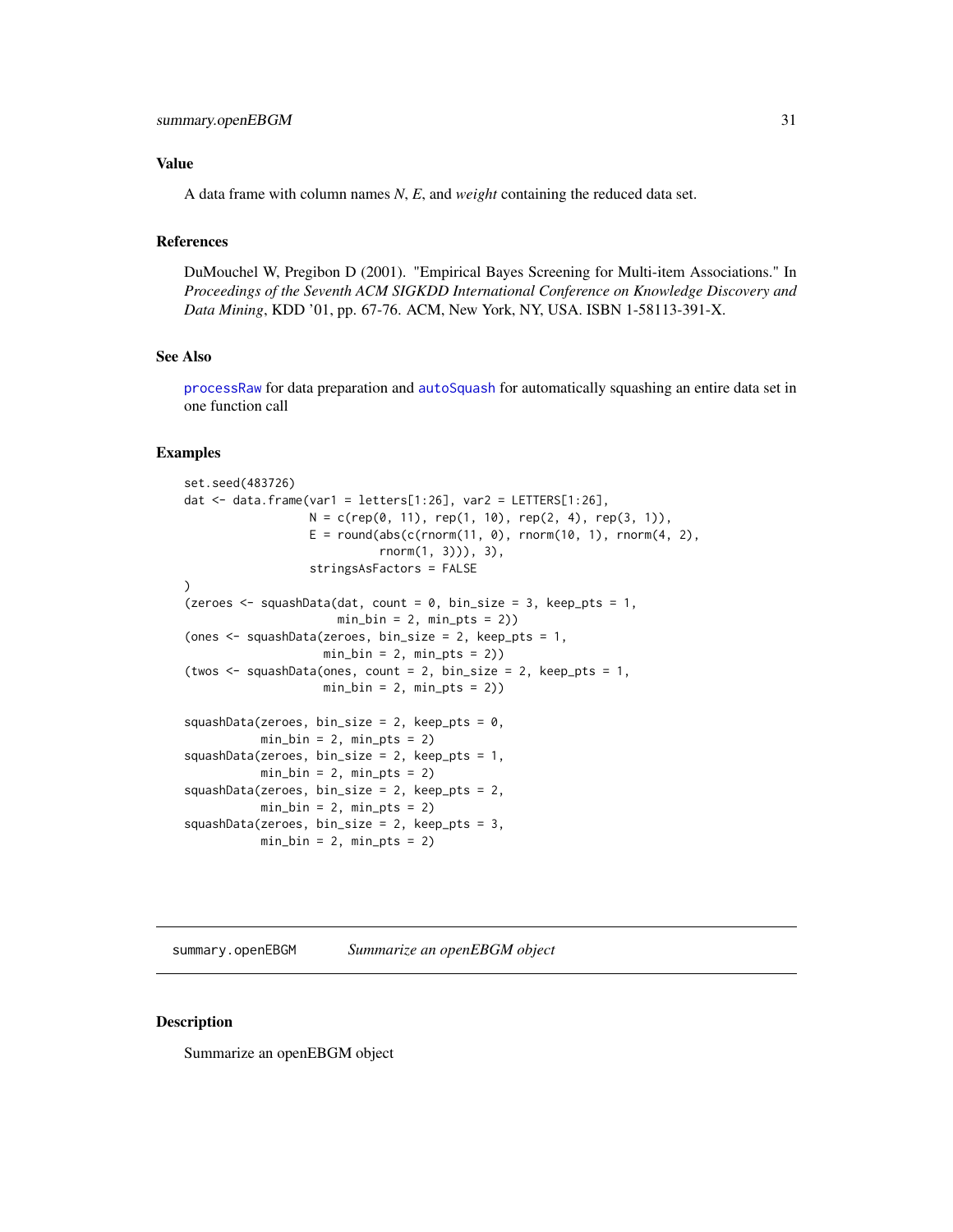```
## S3 method for class 'openEBGM'
summary(object, plot.out = TRUE, log.trans = FALSE, ...)
```
#### Arguments

| object    | An openEBGM object constructed by ebScores                                                      |
|-----------|-------------------------------------------------------------------------------------------------|
| plot.out  | A logical value indicating whether or not a histogram of the EBGM scores<br>should be displayed |
| log.trans | A logical value indicating whether or not the data should be log-transformed.                   |
| $\cdots$  | Additional arguments affecting the summary produced                                             |

# Details

This function provides a brief summary of the results of the calculations performed in the [ebScores](#page-8-1) function. In particular, it provides the numerical summary of the EBGM and QUANT\_\* vectors.

Additionally, calling [summary](#page-0-0) on an openEBGM object will produce a histogram of the EBGM scores. By setting the log.trans parameter to TRUE, one can convert the EBGM score to EBlog2, which is a Bayesian version of the information criterion (DuMouchel).

#### References

DuMouchel W (1999). "Bayesian Data Mining in Large Frequency Tables, With an Application to the FDA Spontaneous Reporting System." *The American Statistician*, 53(3), 177-190.

#### Examples

```
theta_init \leq data.frame(alpha1 = c(0.2, 0.1),
                        beta1 = c(0.1, 0.1),alpha2 = c(2, 10),
                        beta2 = c(4, 10),p = c(1/3, 0.2))
data(caers)
proc <- processRaw(caers)
squashed <- squashData(proc, bin_size = 100, keep_pts = 100)
squashed <- squashData(squashed, count = 2, bin_size = 10, keep_pts = 20)
suppressWarnings(
 hypers \leq autoHyper(data = squashed, theta_init = theta_init)
\lambdaebout <- ebScores(processed = proc, hyper_estimate = hypers)
summary(ebout)
summary(ebout, plot.out = FALSE)
summary(ebout, log.trans = TRUE)
```